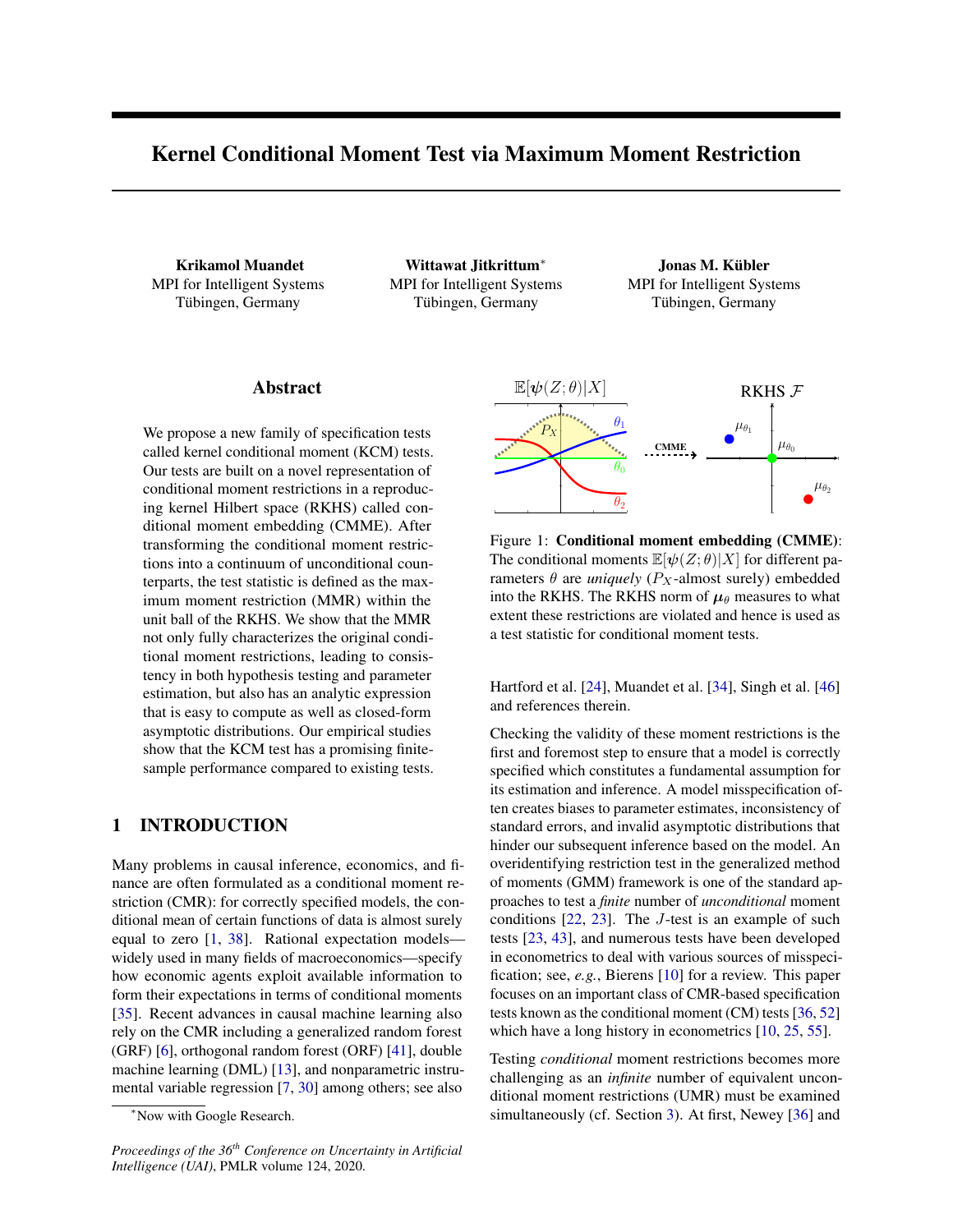Tauchen [\[52\]](#page-9-12) proposed to perform the overidentifying restriction test on a finite subset of the UMR. Unfortunately, the CM tests that rely only on a finite number of moment conditions cannot be consistent against all alternatives. Additional assumptions such as the global identification of selected moment conditions and sample-size dependent moment conditions are required to guarantee consistency [\[15,](#page-9-15) [18\]](#page-9-16). To overcome this limitation, Bierens [\[8\]](#page-8-4) introduced the first consistent CM tests—known as integrated conditional moment (ICM) tests—by checking *all* moment conditions simultaneously [\[11\]](#page-8-5). However, the ICM test depends on parametric weighting functions and nuisance parameters that limit its practical use. An alternative class of consistent CM tests, known as smooth tests, employ nonparametric kernel estimation [\[31,](#page-9-17) [56\]](#page-9-18) which also forms a basis for the generalized empirical likelihood approach [\[16,](#page-9-19) [54\]](#page-9-20). However, they have non-trivial power only against local alternatives that approach the null at a slower rate than  $1/\sqrt{n}$ , and are susceptible to the curse of dimensionality (cf. Section [5](#page-5-0) for the discussion).

Inspired by a surge of kernel-based tests [\[14,](#page-9-21) [21,](#page-9-22) [32\]](#page-9-23), we propose to embed the CMR in a reproducing kernel Hilbert space (RKHS). By transforming CMR into a continuum of UMR in RKHS, the test statistic is defined as the maximum moment restriction (MMR) within the unit ball of the RKHS (cf. Section [3\)](#page-2-0). We then show that the MMR corresponds to the RKHS norm of a Hilbert space embedding of conditional moments. *Not only can the MMR capture all information about the original CMR, but it also has a closed-form expression that enables the practical ease of implementation* (cf. Theorems [3.2](#page-3-0) and [3.3\)](#page-4-0). The MMR allows us to develop a class of consistent CM tests that we call kernel conditional moment (KCM) tests (cf. Section [4\)](#page-4-1). Furthermore, it considerably simplifies the parameter estimation problems based on the CMR. Our framework has relationships to existing methods in econometrics and machine learning (cf. Section [5\)](#page-5-0). To the best of our knowledge, the Hilbert space embedding of conditional moment restrictions has not appeared elsewhere in the literature.<sup>[1](#page-1-0)</sup>

All proofs can be found in Appendix [D.](#page-13-0) The code of our experiments is available at [https://github.com/](https://github.com/krikamol/kcm-test) [krikamol/kcm-test](https://github.com/krikamol/kcm-test).

## 2 BACKGROUND

We introduce the CMR in Section [2.1](#page-1-1) and then review the concepts of kernels and RKHS in Section [2.2.](#page-2-1) Finally, we discuss the main assumptions in Section [2.3.](#page-2-2)

### <span id="page-1-1"></span>2.1 CONDITIONAL MOMENT RESTRICTIONS

Let Z be a random variable taking values in  $\mathcal{Z} \subseteq \mathbb{R}^p$  with distribution  $P_Z$ , X a subvector of Z taking values in  $X \subseteq$  $\mathbb{R}^d$  with distribution  $P_X$ , and  $\Theta \subset \mathbb{R}^r$  a parameter space. Following Newey [\[38\]](#page-9-0), we consider models where the only available information about the unknown parameter  $\theta_0 \in \Theta$  is a set of conditional moment restrictions

<span id="page-1-2"></span>
$$
\mathscr{M}(X;\theta_0) := \mathbb{E}[\psi(Z;\theta_0)|X] = \mathbf{0}, \quad P_X\text{-a.s.,} \quad (1)
$$

where  $\psi : \mathcal{Z} \times \Theta \to \mathbb{R}^q$  is a vector of *generalized residual functions* whose functional forms are known up to the parameter  $\theta \in \Theta$ . The expectation is always taken over all random variables that are not conditioned on. Note that there can be two different models that are *observationally equivalent* on the basis of [\(1\)](#page-1-2) alone although an ideal parameter  $\theta_0$  is unique.

Several statistical problems can be formulated as [\(1\)](#page-1-2). In nonparametric regression models,  $Z = (X, Y)$  where  $Y \in \mathbb{R}$  is a dependent variable and  $\psi(Z; \theta) = Y - \theta Z$  $f(X; \theta)$ . For conditional quantile models,  $Z = (X, Y)$ and  $\psi(Z;\theta) = \mathbb{1}\{Y \leq f(X;\theta)\} - \tau$  for the target quantile  $\tau \in [0, 1]$ . In heterogeneous effect estimation,  $Z = (X, T, Y)$  where T is a vector of treatments and  $\psi(Z; \theta(X)) = (Y - \langle \theta(X), T \rangle)T$ . For instrumental variable regression,  $Z = (X, W, Y)$  where W is an instrumental variable and  $\psi(Z; \theta) = (Y - f_{\theta}(X))$  and  $\mathbb{E}[\psi(Z;\theta)|W] = 0$  almost surely. When Z admits the density  $p(z; \theta)$ , we can define the moment conditions in terms of the *score function* as  $\psi(Z; \theta) = \nabla_{\theta} \log p(Z; \theta)$ and use it for local maximum likelihood estimation.

Conditional moment tests. Given an independent sample  $(x_i, z_i)_{i=1}^n$  drawn from a distribution that satisfies the conditional moments [\(1\)](#page-1-2) and an estimate  $\hat{\theta}$  of  $\theta_0$ , our goal is to perform specification testing: *Given a function* ψ *and a parameter estimate*  $\hat{\theta}$ *, we test the null hypothesis* 

<span id="page-1-3"></span>
$$
H_0: \mathbb{E}[\psi(Z;\hat{\theta}) \,|\, X] = \mathbf{0}, \quad P_X\text{-a.s.}
$$
 (2)

For instance, in the test of functional form of the nonlinear regression model [\[25\]](#page-9-13), the null hypothesis can be expressed as  $H_0 : \mathbb{E}[Y - f(X; \hat{\theta})|X] = 0$  where  $\hat{\theta} =$  $\arg \min_{\theta \in \Theta} \mathbb{E}[(Y - f(X; \theta))^2]$ . In this case,  $Z = (Y, X)$ and  $\psi(Z; \theta) = Y - f(X; \theta)$ . This test allows us to detect misspecifications of the functional form of  $f$ .

In this work, we assume that  $\hat{\theta}$  is obtained independently of the data that is used to test [\(2\)](#page-1-3). In many cases, however,  $\hat{\theta}$  is estimated using this data and hence the test performance is also subject to the estimation error. A generalization of our framework to those cases will require more involved analyses, and we leave it to future work.

<span id="page-1-0"></span><sup>&</sup>lt;sup>1</sup>Carrasco and Florens [\[12\]](#page-9-24) and their follow-up work are the most relevant works from the econometric literature. We discuss this connection in Section [5.](#page-5-0)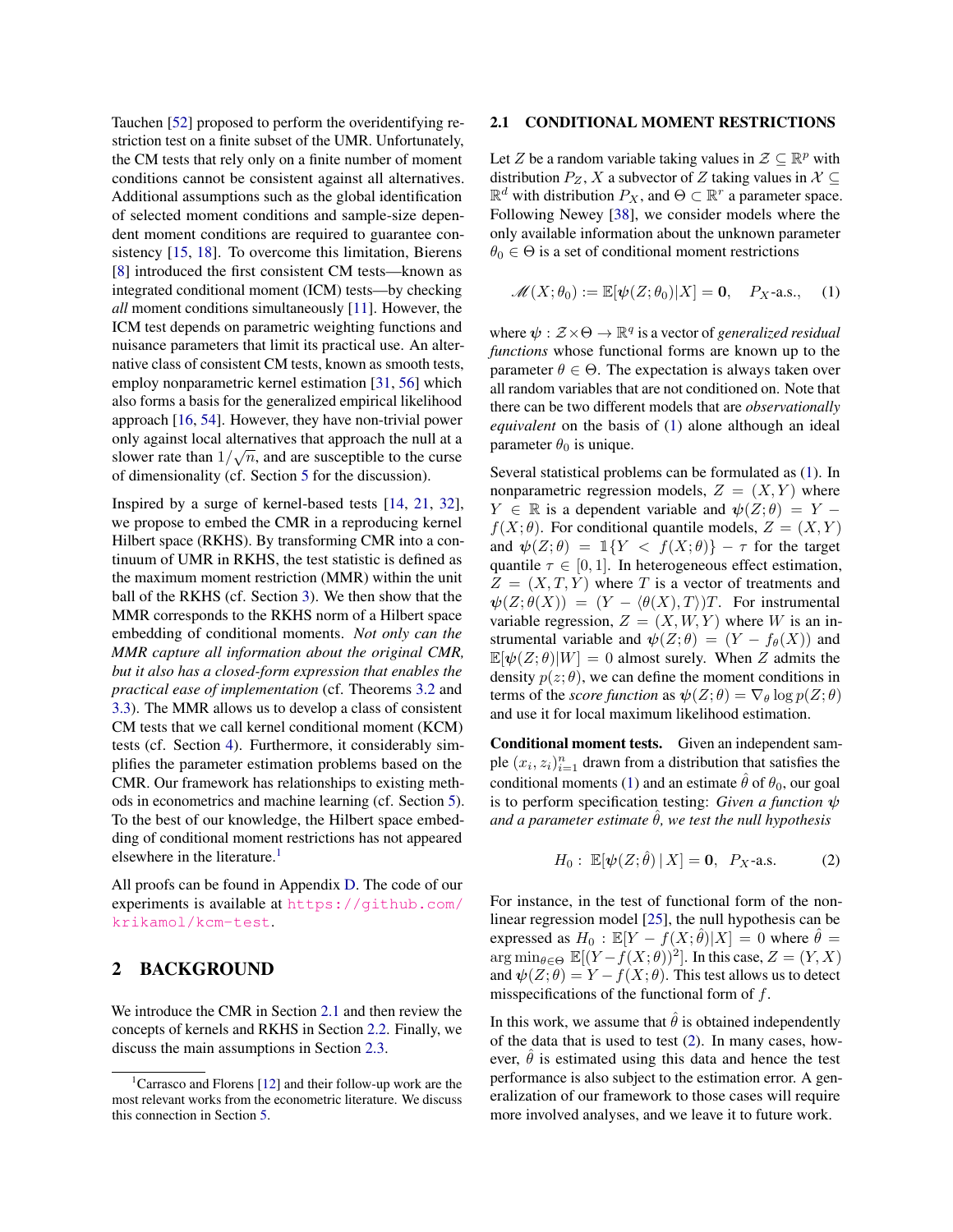### <span id="page-2-1"></span>2.2 REPRODUCING KERNELS

Let  $X$  be a non-empty set and  $\mathcal F$  a Hilbert space consisting of functions on X with  $\langle \cdot, \cdot \rangle_{\mathcal{F}}$  and  $\| \cdot \|_{\mathcal{F}}$  being its inner product and norm, respectively. The Hilbert space  $\mathcal F$  is called a reproducing kernel Hilbert space (RKHS) if there exists a symmetric function  $k : \mathcal{X} \times \mathcal{X} \to \mathbb{R}$  called the reproducing kernel of F such that (i)  $k(x, \cdot) \in \mathcal{F}$  for all  $x \in \mathcal{X}$  and (ii)  $f(x) = \langle f, k(x, \cdot) \rangle_{\mathcal{F}}$  for all  $f \in \mathcal{F}$  and  $x \in \mathcal{X}$ . The latter is called the *reproducing property* of  $F$ . Every positive definite kernel k uniquely determines the RKHS for which  $k$  is a reproducing kernel [\[5\]](#page-8-6).

Let  $\{(\lambda_i, e_i)\}\$  be pairs of positive eigenvalues and orthonormal eigenfunctions of k, *i.e.*,  $\int e_i(x)e_j(x) dx = 1$ if  $i = j$  and zero otherwise. By Mercer's theorem [\[49,](#page-9-25) Thm 4.49], the kernel  $k$  has the spectral decomposition

<span id="page-2-10"></span>
$$
k(x, x') = \sum_{j} \lambda_j e_j(x) e_j(x'), \quad x, x' \in \mathcal{X}, \quad (3)
$$

where the convergence is absolute and uniform. As a result, for any  $f \in \mathcal{F}$ , we have  $f(x) = \sum_j f_j e_j(x)$ with  $\sum_j f_j^2/\lambda_j < \infty$  where  $f_j = \langle f, e_j \rangle_{\mathcal{F}}$ ,  $\langle f, g \rangle_{\mathcal{F}} =$  $\sum_j f_j g_j / \lambda_j$ , and  $||f||^2_{\mathcal{F}} = \langle f, f \rangle_{\mathcal{F}} = \sum_j f_j^2 / \lambda_j$ .

Next, we introduce the notion of integrally strictly positive definite (ISPD) kernels and Bochner's characterization.

**Definition 2.1.** A kernel  $k(x, x')$  is integrally strictly pos*itive definite (ISPD) if for any function* f *that satisfies*  $0 < ||f||_2^2 < \infty$ ,

$$
\int_{\mathcal{X}} f(x)k(x, x')f(x') \,dx \,dx' > 0.
$$

ISPD kernels are an important notion in kernel methods and are closely related to characteristic and universal kernels, see, *e.g.*, Simon-Gabriel and Schölkopf [[45\]](#page-9-26).

The next result characterizes shift-invariant kernels  $k(x, x') = \varphi(x - x')$  for some positive definite  $\varphi$ .

<span id="page-2-9"></span>**Theorem 2.1** (Bochner). *A continuous function*  $\varphi$  :  $\mathbb{R}^d \to \mathbb{C}$  is positive definite if and only if it is the Fourier *transform of a finite nonnegative Borel measure* Λ *on* R d *:*

$$
\varphi(t) = \frac{1}{(2\pi)^{d/2}} \int_{\mathbb{R}^d} e^{-it^\top \omega} d\Lambda(\omega)
$$

*for*  $t \in \mathbb{R}^d$ .

Examples of popular kernels are the Gaussian RBF kernel  $k(x, x') = \exp(-\|x - x'\|_2^2/2\sigma^2), \sigma > 0$ , Laplacian kernel  $k(x, x') = \exp(-\|x - x'\|_1/\sigma), \sigma > 0$ , and inverse multiquadric (IMQ) kernel  $k(x, x') = (c^2 + ||x - x'||_2^2)^{-\gamma}$ ,  $c, \gamma > 0$ . See, *e.g.*, Steinwart and Christmann [\[49,](#page-9-25) Ch. 4] for more examples.

### <span id="page-2-2"></span>2.3 MAIN ASSUMPTIONS

Our subsequent analyses rely on these key assumptions.

- <span id="page-2-3"></span>(A1) The random vector  $(X, Z)$  forms a strictly stationary process with the probability measure  $P_{XZ}$ .
- <span id="page-2-4"></span>(A2) *Regularity conditions*: (i) the function  $\psi : \mathcal{Z} \times$  $\Theta \to \mathbb{R}^q$  where  $q < \infty$  is continuous on  $\Theta$  for each  $z \in \mathcal{Z}$ ; (ii)  $\mathbb{E}[\psi(Z;\theta)|x]$  exists and is finite for every  $\theta \in \Theta$  and  $x \in \mathcal{X}$  for which  $P_X(x) > 0$ ; (iii)  $\mathbb{E}[\psi(Z;\theta)|x]$  is continuous on  $\Theta$  for all  $x \in \mathcal{X}$  for which  $P_X(x) > 0$ .
- <span id="page-2-5"></span>(A3) *Global identification*: there exists a unique  $\theta_0 \in$ Θ for which  $\mathbb{E}[\psi(Z; \theta_0)|X] = 0$  a.s., and  $P(\mathbb{E}[\psi(Z;\theta)|X] = 0) < 1$  for all  $\theta \in \Theta, \theta \neq \theta_0$ .
- <span id="page-2-6"></span>(A4) The kernel k is ISPD, continuous, and bounded, *i.e.*,  $\sup_{x \in \mathcal{X}} \sqrt{k(x, x)} < \infty.$

Assumption  $(A1)$  ensures that all expectations of functions of  $(X, Z)$  are independent of time. The regularity conditions  $(A2)$  are standard assumptions [\[22,](#page-9-8) Ch. 3] which ensure that  $\psi$  is well-defined, and hold in most models considered in the literature [\[22\]](#page-9-8). By contrast, [\(A3\)](#page-2-5) may not hold, especially in non-linear models. A *local* identifiability can be assumed instead by imposing additional constraints on  $\Theta$ . Testing whether the constraints are sufficient can then be done, for example, by examining the Jacobian at some parameter values [\[22,](#page-9-8) pp. 54]. Lastly,  $(A4)$  implies that the RKHS  $\mathcal F$  consists of bounded continuous functions [\[49,](#page-9-25) Sec. 4.3] and is expressive enough (cf. Theorem [3.2\)](#page-3-0).

# <span id="page-2-0"></span>3 MAXIMUM MOMENT RESTRICTION

This section presents the RKHS representation of the CMR. Let  $\mathcal F$  be a set of measurable functions on X. Then,  $\mathbb{E}_{XZ}[\psi(Z;\theta)f(X)] = \mathbb{E}_{X}[\mathbb{E}_{Z}[\psi(Z;\theta)f(X)|X]] =$  $\mathbb{E}_X[\mathcal{M}(X;\theta)f(X)]$  for any  $f \in \mathcal{F}$  by the law of iterated expectation. That is, the CMR in [\(1\)](#page-1-2) implies an infinite set of unconditional moment restrictions

<span id="page-2-7"></span>
$$
\mathbb{E}[\boldsymbol{\psi}(Z;\theta_0)f(X)] = \mathbf{0}, \quad \forall f \in \mathscr{F}.
$$
 (4)

Equivalently, any  $\theta_0 \in \Theta$  that satisfies [\(4\)](#page-2-7) must also satisfy what we call a *maximum moment restriction* (MMR)

<span id="page-2-8"></span>
$$
\sup_{f \in \mathcal{F}} \|\mathbb{E}[\psi(Z; \theta_0) f(X)]\|_2^2 = 0.
$$
 (5)

It is known that the implied moment restrictions [\(4\)](#page-2-7) and [\(5\)](#page-2-8) can be insufficient to globally identify the parameters of interest. We call  $\mathcal F$  for which [\(5\)](#page-2-8) implies [\(1\)](#page-1-2) a *sufficient class of instruments*. In the context of this work,  $\mathcal{F}$  must consist of infinitely many instruments for the CM test to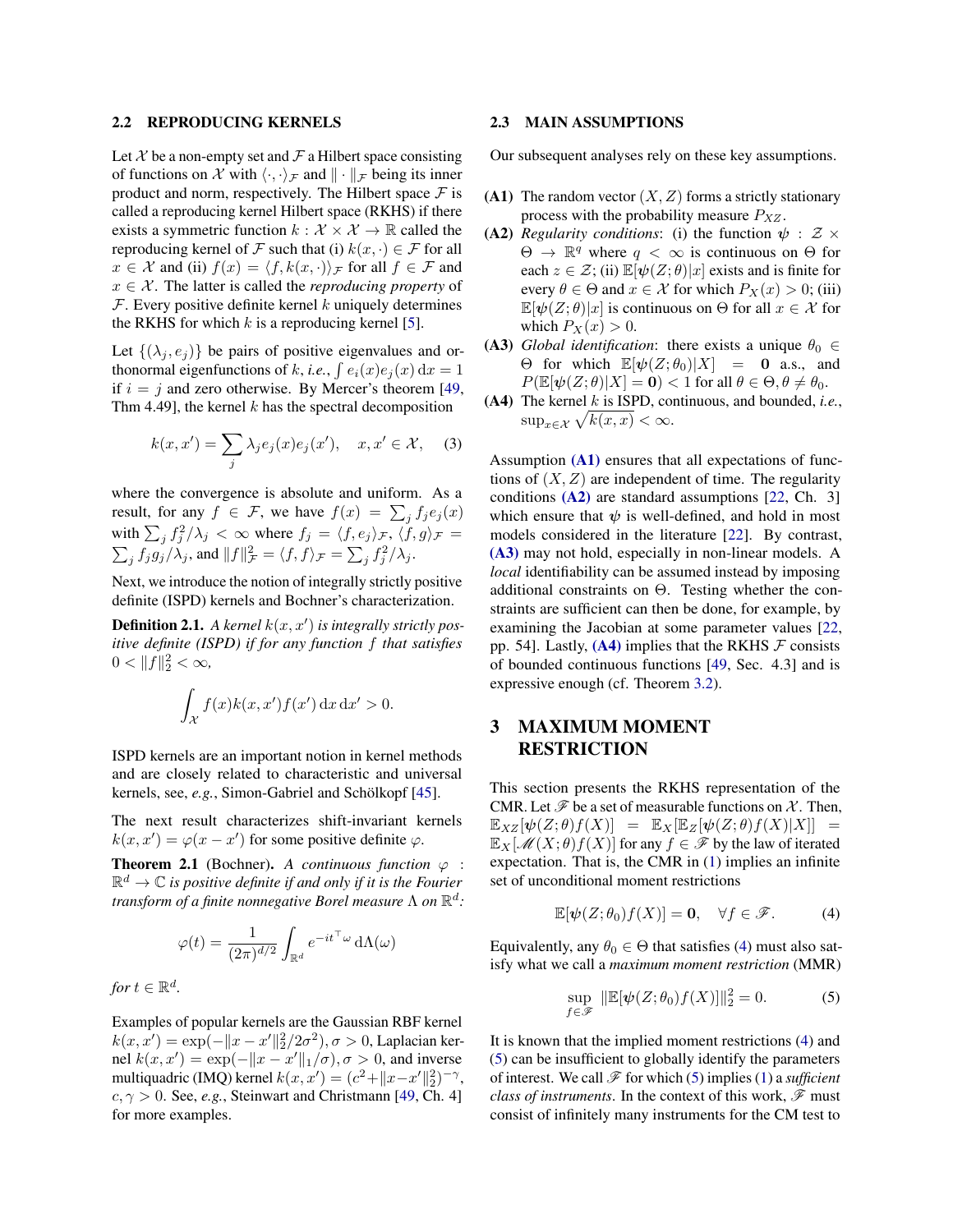be consistent against all alternatives. However, the sup operator also makes it hard to optimize [\(5\)](#page-2-8). We resolve these issues by choosing  $\mathscr F$  to be a unit ball in a RKHS, which we show to be a sufficient class of instruments. As a result, [\(5\)](#page-2-8) can be solved analytically, the parameters of interest can be consistently estimated, and the resulting CM test is consistent against all fixed alternatives.

Recently, Lewis and Syrgkanis [\[30\]](#page-9-4) and Bennett et al. [\[7\]](#page-8-2) also propose to estimate  $\theta_0$  based on [\(5\)](#page-2-8) and  $\mathscr F$  that is parameterized by deep neural networks. While they consider an estimation problem, we focus on hypothesis testing problems. Nevertheless, our formulation of CMR can also be used to estimate  $\theta_0$  (cf. Section [3.2](#page-4-2) and Appendix [B\)](#page-11-0). Note that the algorithms proposed in Lewis and Syrgkanis [\[30\]](#page-9-4) and Bennett et al. [\[7\]](#page-8-2) require solving a minimax game, whereas our approach for estimation is simply a minimization problem.

#### 3.1 CONDITIONAL MOMENT EMBEDDING

To express [\(5\)](#page-2-8) using the RKHS, we first develop a representation of the CMR in a vector-valued RKHS of functions  $f: \mathcal{X} \to \mathbb{R}^q$  [\[2\]](#page-8-7). Let F be the RKHS of realvalued functions on  $X$  with reproducing kernel  $k$  and  $\mathcal{F}^q$  the product RKHS of functions  $f := (f_1, \ldots, f_q)$ where  $f_i \in \mathcal{F}$  for all i with an inner product  $\langle f, g \rangle_{\mathcal{F}^q} =$  $\sum_{i=1}^{q} \langle f_i, g_i \rangle_{\mathcal{F}}$  and norm  $||f||_{\mathcal{F}^q} = \sqrt{\sum_{i=1}^{q} ||f_i||_{\mathcal{F}}^2}$ . For  $\theta \in \Theta$ , we define an operator  $M_{\theta}$  on  $\mathcal{F}^q$  as

$$
M_{\theta}f := \mathbb{E}[\psi(Z;\theta)^{\top}f(X)] = \sum_{i=1}^{q} \mathbb{E}[\psi_i(Z;\theta)f_i(X)],
$$

where  $\psi_i$  denotes the *i*-th component of  $\psi$ . This operator takes an instrument  $f \in \mathcal{F}^q$  as input and returns the corresponding conditional moment restrictions.

The following lemma shows that  $M_\theta$  satisfies the property of the original conditional moment restrictions.

<span id="page-3-1"></span>**Lemma 3.1.** *For all*  $f \in \mathcal{F}^q$ ,  $M_{\theta_0} f = 0$ .

 $\sum_{i=1}^q ||f_i||_{\mathcal{F}_i} \sqrt{\mathbb{E}[\psi_i(\hat{Z}; \theta)\psi_i(Z'; \theta)k(X, X')]}\quad < \quad \infty$ Moreover, by Assumption [\(A2\)](#page-2-4) and [\(A4\)](#page-2-6),  $|M_{\theta}f| \leq$ where  $(X', Z')$  is an independent copy of  $(X, Z)$ . Hence,  $M_{\theta}$  is a bounded linear operator. By Riesz's representation theorem, there exists a unique element  $\mu_{\theta}$  in  $\mathcal{F}^q$  such that  $M_{\theta} f = \langle f, \mu_{\theta} \rangle_{\mathcal{F}^q}$  for all  $f \in \mathcal{F}^q$ . Indeed, by the reproducing property,

$$
M_{\theta}f = \sum_{i=1}^{q} \langle f_i, \mathbb{E}[\xi_{\theta}^{i}(X, Z)] \rangle_{\mathcal{F}_i} = \langle f, \mathbb{E}[\xi_{\theta}(X, Z)] \rangle_{\mathcal{F}^{q}},
$$

where  $\xi_{\theta}(x, z) := (\psi_1(z; \theta)k(x, \cdot), \dots, \psi_q(z; \theta)k(x, \cdot))$ is the feature map in  $\mathcal{F}^q$  and  $\xi^i_\theta$  denotes the *i*th element of  $\xi_{\theta}$ . The equalities above are welldefined since  $\xi_{\theta}(x, z)$  is Bochner integrable [\[49,](#page-9-25) Def.

A.5.20], *i.e.*, 
$$
\mathbb{E} \|\xi_{\theta}(X, Z)\|_{\mathcal{F}^p} \leq \sqrt{\mathbb{E} \|\xi_{\theta}(X, Z)\|_{\mathcal{F}^p}^2} = \sqrt{\mathbb{E} \|\psi(Z; \theta)^\top \psi(Z; \theta) k(X, X)\|} < \infty.
$$

In other words,  $\mu_{\theta} := \mathbb{E}[\xi_{\theta}(X, Z)]$  is a *representer* of  $M_{\theta}$ in  $\mathcal{F}^q$ . We define  $\mu_\theta$  as *conditional moment embedding* (CMME) of  $\mathbb{E}[\psi(Z;\theta)|X]$  in  $\mathcal{F}^q$  relative to  $P_X$ .

**Definition 3.1.** *For each*  $\theta \in \Theta$ , *let*  $\xi_{\theta}(x, z) :=$  $(\psi_1(z;\theta)k(x,\cdot),\ldots,\psi_q(z;\theta)k(x,\cdot)) \in \mathcal{F}^q$ . The conditional moment embedding *(CMME) is defined as*

$$
\mu_{\theta} := \int_{\mathcal{X} \times \mathcal{Z}} \xi_{\theta}(x, z) \, dP_{XZ}(x, z) \in \mathcal{F}^q. \tag{6}
$$

4The CMME  $\mu_{\theta}$  takes the form of a kernel mean embedding of  $P_{XZ}$  with  $\xi_{\theta}$  as the feature map [\[33\]](#page-9-27). This is illustrated in Figure [1.](#page-0-0) Hence, given an i.i.d. sample  $(x_i, z_i)_{i=1}^n$  from  $P_{XZ}$ , we can estimate  $\mu_\theta$  simply by  $\hat{\mu}_{\theta} := \frac{1}{n} \sum_{i=1}^{n} \xi_{\theta}(x_i, z_i)$ . The following theorem establishes the  $\sqrt{n}$ -consistency of this estimator.

<span id="page-3-2"></span>**Theorem 3.1.** Let  $\sigma_{\theta}^2 := \mathbb{E} \|\xi_{\theta}(X, Z)\|_{\mathcal{F}^q}^2$  and assume *that*  $\|\xi_{\theta}(X, Z)\|_{\mathcal{F}^q} < C_{\theta} < \infty$  *almost surely. Then, for any*  $0 < \delta < 1$ *, with probability at least*  $1 - \delta$ *,* 

$$
\|\widehat{\mu}_{\theta} - \mu_{\theta}\|_{\mathcal{F}^p} \le \frac{2C_{\theta} \log \frac{2}{\delta}}{n} + \sqrt{\frac{2\sigma_{\theta}^2 \log \frac{2}{\delta}}{n}}. \quad (7)
$$

Remarkably,  $\hat{\mu}_{\theta}$  converges at a rate  $O_p(n^{-1/2})$  that is<br>independent of the dimension of  $(X, Z)$  and the PKHS independent of the dimension of  $(X, Z)$  and the RKHS  $\mathcal{F}^q$ . This is an appealing property because estimation and inference based on  $\hat{\mu}_{\theta}$  become less susceptible to the *curse of dimensionality* (see, *e.g.*, Khosravi et al. [\[27\]](#page-9-28) and references therein for the discussion). Under certain assumptions, Tolstikhin et al. [\[53\]](#page-9-29) established the minimax optimal rate for the kernel mean estimators like  $\hat{\mu}_{\theta}$ .

The next theorem shows that  $\mu_{\theta}$  provides a *unique* representation of the CMR  $\mathcal{M}(X,\theta)$  in  $\mathcal{F}^q$  relative to  $P_X$ .

<span id="page-3-0"></span>Theorem 3.2. *Assume that the kernel* k *is ISPD. Then, for*  $any \theta_1, \theta_2 \in \Theta$ ,  $\mathcal{M}(x; \theta_1) = \mathcal{M}(x; \theta_2)$  *for*  $P_X$ -almost *all* x if and only if  $\mu_{\theta_1} = \mu_{\theta_2}$ .

To better understand Theorem [3.2,](#page-3-0) consider when  $q = 1$ and  $k(x, x') = \varphi(x - x')$  is a shift-invariant kernel. First, we have  $\mu_{\theta}(\cdot) = \mathbb{E}_{X}[\mathbb{E}_{Z}[\psi(Z;\theta)k(X,\cdot)|X]] =$  $\mathbb{E}_X[\mathbb{E}_Z[\boldsymbol{\psi}(Z;\theta)|X]k(X,\cdot)] = \mathbb{E}_X[\mathscr{M}(X;\theta)k(X,\cdot)].$  It is then easy to show using Theorem [2.1](#page-2-9) that  $\mu_{\theta}(\cdot)$  =  $\int_{\mathbb{R}^d} \phi(\omega; \theta) c(\omega, \cdot) \, \mathrm{d}\Lambda(\omega)$  where  $c(\omega, y) = \exp(i\omega^\top y) \neq 0$ 0 and  $\phi(\omega;\theta) := \mathbb{E}_X[\mathcal{M}(X;\theta) \exp(i\omega^\top X)]$  is the Fourier transform (or characteristic function) of the Borel measurable function  $\mathcal{M}(x; \theta)$  relative to  $P_X$ . Hence, if supp $(\Lambda) = \mathbb{R}^d$ , the uniqueness of  $\mu_\theta$  follows from the uniqueness of  $\phi(\omega; \theta)$ . Bierens [\[8\]](#page-8-4) was the first to observe the characterization of the CMR in terms of the integral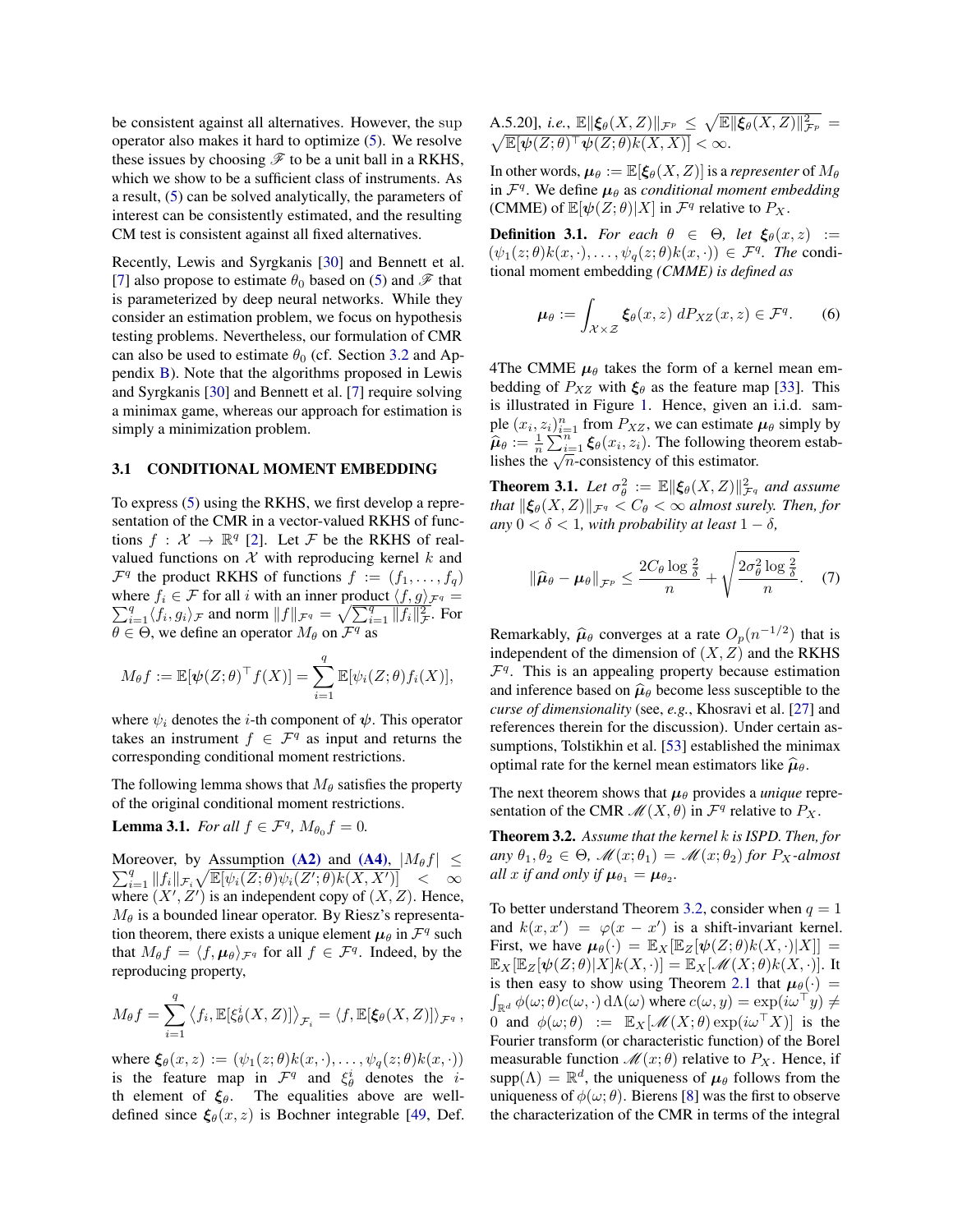transform and then used it to construct the consistent CM tests of functional form (cf. Section [5\)](#page-5-0).

Theorem [3.2](#page-3-0) shows that  $\mu_{\theta}$  captures all information about  $\mathbb{E}[\psi(Z;\theta)|x]$  for every  $x \in \mathcal{X}$  for which  $P_X(x) > 0$ . Consequently, estimation and inference on CMR can be performed by means of  $\mu_{\theta}$  using the existing kernel arsenal. As mentioned earlier, for each  $f \in \mathcal{F}^q$  and  $\theta \in \Theta$ , the inner product  $\langle f, \mu_{\theta} \rangle_{\mathcal{F}^q} = \langle f, \mathbb{E}[\xi_{\theta}(X, Z)] \rangle_{\mathcal{F}^q}$  can be interpreted as a restriction of conditional moments with respect to  $f$ . Moreover, the investigator can inspect  $\mu_{\theta}(x, z)$ , which measures to what extent the moment conditions are violated at (x, z), *i.e.*, structural instability, in order to understand the nature of misspecification.

### <span id="page-4-2"></span>3.2 MAXIMUM MOMENT RESTRICTION WITH REPRODUCING KERNELS

Based on the CMME  $\mu_{\theta}$ , we can now define the MMR as

$$
\mathbb{M}(\theta) := \sup_{\|f\|_{\mathcal{F}^q} \le 1} M_{\theta} f = \sup_{\|f\|_{\mathcal{F}^q} \le 1} \langle f, \mu_{\theta} \rangle_{\mathcal{F}^q} = \|\mu_{\theta}\|_{\mathcal{F}^q}.
$$
\n(8)

By Theorem [3.2,](#page-3-0)  $\mathbb{M}(\theta) \geq 0$  and  $\mathbb{M}(\theta) = 0$  if and only if  $\theta = \theta_0$ . Put differently,  $\mathbb{M}(\theta)$  measures how much the models associated with  $\theta$  violate the original CMR in [\(1\)](#page-1-2).

To obtain an expression for  $\mathbb{M}(\theta)$ , we define a real-valued kernel  $h_{\theta} : (\mathcal{X} \times \mathcal{Z}) \times (\mathcal{X} \times \mathcal{Z}) \rightarrow \mathbb{R}$  based on the feature map  $\xi_{\theta} : \mathcal{X} \times \mathcal{Z} \rightarrow \mathcal{F}^{q}$  as follows:

$$
h_{\theta}((x, z), (x', z')) := \langle \xi_{\theta}(x, z), \xi_{\theta}(x', z') \rangle_{\mathcal{F}^q}
$$
  
=  $\psi(z; \theta)^{\top} \psi(z'; \theta) k(x, x').$  (9)

Then, a closed-form expression for  $\mathbb{M}(\theta)$  in terms of the kernel  $h_{\theta}$  follows straightforwardly.

<span id="page-4-0"></span>**Theorem 3.3.** Assume that  $\mathbb{E}[h_{\theta}((X, Z), (X, Z))] < \infty$ . *Then,*  $\mathbb{M}^2(\theta) = \mathbb{E}[h_\theta((X, Z), (X', Z'))]$  *where*  $(X', Z')$ *is independent copy of* (X, Z) *with the same distribution.*

Finally, Mercer's representation  $(3)$  of k allows us to interpret  $h_{\theta}$  and  $\mathbb{M}(\theta)$  in terms of a continuum of unconditional moment restrictions.

<span id="page-4-6"></span>**Theorem 3.4.** *Let*  $\{(\lambda_j, e_j)\}$  *be eigenvalue/eigenfunction pairs associated with the kernel k and*  $\zeta^j_\theta(x, z)$  :=  $(\psi_1(z;\theta)e_j(x),\ldots,\psi_q(z;\theta)e_j(x)$ *. Then, for each*  $\theta \in$ Θ,  $h_\theta((x, z), (x', z')) = \sum_j \lambda_j \zeta_\theta^j(x, z)^\top \zeta_\theta^j(x', z')$  and  $\mathbb{M}^2(\theta) = \sum_j \lambda_j \|\mathbb{E}[\zeta_{\theta}^j(X, Z)]\|_2^2.$ 

That is, we can interpret  $\mathbb{E}[\zeta_{\theta}^{j}(X, Z)]$  as the UMR with  $e_j$  acting as an instrument. Moreover,  $\mathbb{M}^2(\theta)$  can be viewed as a weighted sum of moment restrictions based on the sequence of weights and instruments  $(\lambda_i, e_i)_i$ . As a result, the CM test based on  $M^2(\theta)$  as a test statistic examines an infinite number of moment restrictions. Note that  $(\lambda_j, e_j)_j$  are defined implicitly by the choice of k.

# <span id="page-4-1"></span>4 KERNEL CONDITIONAL MOMENT TEST WITH BOOTSTRAPPING

By virtue of Theorem [3.2,](#page-3-0) we can reformulate the CM testing problem [\(2\)](#page-1-3) in terms of the MMR as

$$
H_0: \mathbb{M}^2(\theta) = 0, \quad H_1: \mathbb{M}^2(\theta) \neq 0.
$$

Given an i.i.d. sample  $\{(x_i, z_i)\}_{i=1}^n$  from the distribution  $P_{XZ}$ , we consider the test statistic

<span id="page-4-3"></span>
$$
\widehat{\mathbb{M}}_n^2(\theta) = \frac{1}{n(n-1)} \sum_{1 \le i \ne j \le n} h_{\theta}((x_i, z_i), (x_j, z_j)),
$$
\n(10)

which is in the form of  $U$ -statistics [\[44,](#page-9-30) Section 5]. Although there exist several potential estimators for  $\mathbb{M}^2(\theta)$ , we focus on [\(10\)](#page-4-3) as it is a minimum-variance unbiased estimator with appealing asymptotic properties. Moreover, [\(10\)](#page-4-3) also provides a basis for the estimation of  $\theta_0$  simply by minimizing  $\widehat{M}_n^2(\theta)$  with respect to  $\theta \in \Theta$ . Preliminary results on estimation are given in Appendix [B.](#page-11-0)

Next, we characterize the asymptotic distributions of  $\widehat{\mathbb{M}}_n^2(\theta)$  under the null and alternative hypotheses.

<span id="page-4-4"></span>**Theorem 4.1.** Assume that  $\mathbb{E}[h^2_{\theta}((X,Z),(X',Z'))]$  <  $\infty$  *for all*  $\theta \in \Theta$ *. Let*  $U := (X, Z)$  *and*  $U' := (X', Z')$ *. Then, the following statements hold.*

(1) If  $\theta \neq \theta_0$ ,  $\widehat{\mathbb{M}}_n^2(\theta)$  is asymptotically normal with

$$
\sqrt{n}\left(\widehat{\mathbb{M}}^2_n(\theta)-\mathbb{M}^2(\theta)\right)\overset{d}{\to}\mathcal{N}(0,4\sigma_\theta^2),
$$

*where*  $\sigma_{\theta}^2 = \text{Var}_U \left[ \mathbb{E}_{U'} [h_{\theta}(U, U')] \right]$ .

(2) If  $\theta = \theta_0$ , then  $\sigma_{\theta}^2 = 0$  and

<span id="page-4-5"></span>
$$
n\widehat{\mathbb{M}}_n^2(\theta) \stackrel{d}{\rightarrow} \sum_{j=1}^{\infty} \tau_j \left( W_j^2 - 1 \right), \tag{11}
$$

*where*  $W_j \sim \mathcal{N}(0, 1)$  *and*  $\{\tau_j\}$  *are the eigenvalues of*  $h_{\theta}(u, u')$ , i.e., they are the solutions of  $\tau_j \phi_j(u) =$  $\int h_{\theta}(u, u') \phi_j(u') dP(u')$  for non-zero  $\phi_j$ .

As we can see,  $n\widehat{M}_n^2(\theta) < \infty$  with probability one under the null  $\theta = \theta_0$  and diverts to infinity at a rate  $\mathcal{O}(\sqrt{n})$ under any fixed alternative  $\theta \neq \theta_0$ . Hence, a consistent CM test can be constructed as follows: if  $\gamma_{1-\alpha}$  is the 1 –  $\alpha$  quantile of the CDF of  $n\widehat{M}_n^2(\theta)$  under the null  $\theta = \theta_0$ , we reject the null with significance level  $\alpha$  if  $n\widehat{\mathbb{M}}_n^2(\theta) \geq \gamma_{1-\alpha}.$ 

Proposition 4.1 (Arcones and Gine [\[4\]](#page-8-8); p. 671). *Assume the conditions of Theorem [4.1.](#page-4-4) The test that rejects the null*  $\theta = \theta_0$  *when*  $n \widehat{\mathbb{M}}_n^2(\theta) > \gamma_{1-\alpha}$  *is consistent against any fixed alternative*  $\theta \neq \theta_0$ *, i.e., the limiting power of the test is one.*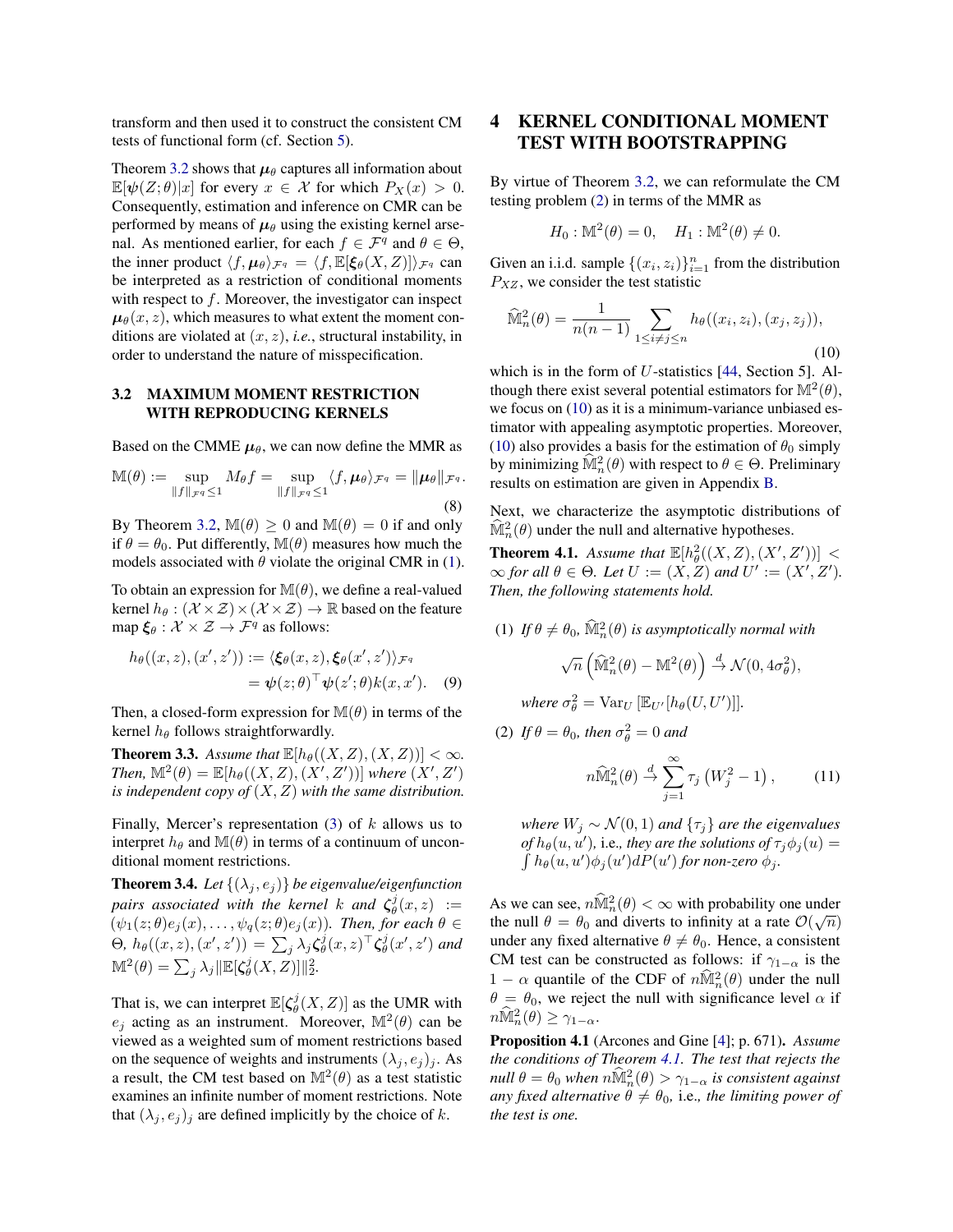<span id="page-5-2"></span>Algorithm 1 KCM Test with bootstrapping

| <b>Input:</b> Bootstrap sample size B, significance level $\alpha$                                         |  |  |  |  |
|------------------------------------------------------------------------------------------------------------|--|--|--|--|
| for $t \in \{1, , B\}$ do                                                                                  |  |  |  |  |
| Draw $(w_1, \ldots, w_n) \sim \text{Mult}(n; \frac{1}{n}, \ldots, \frac{1}{n})$                            |  |  |  |  |
| $\rho_i \leftarrow (w_i - 1)/n$ for $i = 1, , n$                                                           |  |  |  |  |
| $\hat{\mathbb{M}}_n^*(\theta) \leftarrow \sum_{i \neq j} \rho_i \rho_j h_{\theta}((x_i, z_i), (x_j, z_j))$ |  |  |  |  |
| $a_t \leftarrow n\widehat{\mathbb{M}}_n^*(\theta)$                                                         |  |  |  |  |
| end for                                                                                                    |  |  |  |  |
| $\hat{\gamma}_{1-\alpha}$ := empirical $(1-\alpha)$ -quantile of $\{a_t\}_{t=1}^B$                         |  |  |  |  |
| Reject $H_0$ if $\hat{\gamma}_{1-\alpha} < n\hat{\mathbb{M}}_n^2(\theta)$ (see (10))                       |  |  |  |  |

Unfortunately, the limiting distribution in [\(11\)](#page-4-5) and its  $1 - \alpha$  quantile do not have an analytic form. Following recent work on kernel-based tests [\[14,](#page-9-21) [21,](#page-9-22) [32\]](#page-9-23), we propose to approximate the critical values using the bootstrap method proposed by Arcones and Gine [\[4\]](#page-8-8), Huskova and Janssen [\[26\]](#page-9-31), which was previously used in Liu et al. [\[32\]](#page-9-23). Specifically, we first draw multinomial random weights  $(w_1, \ldots, w_n) \sim \text{Mult}(n; \frac{1}{n}, \ldots, \frac{1}{n})$  and compute the bootstrap sample  $\widehat{\mathbb{M}}_n^*(\theta) = (1/n^2) \sum_{1 \le i \ne j \le n} (w_i 1)(w_j - 1)h_\theta((x_i, z_i), (x_j, z_j))$ . We then calculate the empirical quantile  $\hat{\gamma}_{1-\alpha}$  of  $n\widehat{\mathbb{M}}_n^*(\theta)$ . For degenerate Ustatistics,  $\hat{\gamma}_{1-\alpha}$  is a consistent estimate of  $\gamma_{1-\alpha}$  [\[4,](#page-8-8) [26\]](#page-9-31).

We summarize our bootstrap kernel conditional moment (KCM) test in Algorithm 1. Note that the proposed test checks the CMR for a *given* parameter  $\theta$  and does not take into account the estimation error of  $\theta$ . We defer a full treatment of interplay between parameter estimation and hypothesis testing to future work.

## <span id="page-5-0"></span>5 RELATED WORK

Existing CM tests can generally be categorized into two classes. The former is based on a transformation of CMR into a continuum of unconditional counterparts, *e.g.*, Bierens [\[8,](#page-8-4) [9\]](#page-8-9), de Jong [\[15\]](#page-9-15), Bierens and Ploberger [\[11\]](#page-8-5), and Donald et al. [\[18\]](#page-9-16) to name a few. The latter employs nonparametric kernel estimation which includes Fan and Li [\[20\]](#page-9-32), Li and Wang [\[31\]](#page-9-17), Zheng [\[56\]](#page-9-18) among others. While both classes lead to consistent tests, they exhibit different asymptotic behaviors; see, *e.g.*, Delgado et al. [\[16\]](#page-9-19), Fan and Li [\[20\]](#page-9-32) for detailed comparisons.

A continuum of unconditional moments. One of the classical approaches is to find a parametric weighting function  $w(x, \eta)$  such that

$$
\mathbb{E}[\psi(Z;\theta)|X] = \mathbf{0} \text{ a.s. } \Leftrightarrow \ \mathbb{E}[\psi(Z;\theta)w(X,\eta)] = \mathbf{0},
$$

for almost all  $\eta \in \Xi \subseteq \mathbb{R}^m$  where  $\eta$  is a nuisance parameter. Newey [\[36\]](#page-9-11) and Tauchen [\[52\]](#page-9-12) proposed the so-called M-test using a finite number of weighting functions. Since

it imposes only a finite number of moment conditions, the test cannot be consistent against all possible alternatives and power against specific alternatives depends on the choice of these weighting functions. de Jong [\[15\]](#page-9-15) and Donald et al. [\[18\]](#page-9-16) showed that this issue can be circumvented by allowing the number of moment conditions to grow with sample size. Although our KCM test generally relies on infinitely many moment conditions, one can impose finitely many conditions using the finite dimensional RKHS such as those endowed with linear and polynomial kernels or resorting to finite-dimensional kernel approximations.

Stinchcombe and White [\[50\]](#page-9-33) showed that there exists a wide range of  $w(x, \eta)$  that lead to consistent CM tests. They call these functions "totally revealing". For instance, Bierens [\[8\]](#page-8-4) proposed the first consistent specification test for nonlinear regression models using  $w(x, \eta)$  =  $\exp(i\eta^\top x)$  for  $\eta \in \mathbb{R}^d$ . Similarly, Bierens [\[9\]](#page-8-9) used  $w(x, \eta) = \exp(\eta^\top x)$  for  $\eta \in \mathbb{R}^d$ . An indicator function  $w(x, \eta) = \mathbb{1}(\alpha^{\top} x \leq \beta)$  with  $\eta = (\alpha, \beta) \in$  $\mathbb{S}^d \times (-\infty, \infty)$  where  $\mathbb{S}^d = \{ \alpha \in \mathbb{R}^d : ||\alpha|| = 1 \}$  was used in Escanciano [\[19\]](#page-9-34) and Delgado et al. [\[16\]](#page-9-19). Other popular weighting functions include power series, Fourier series, splines, and orthogonal polynomials, for example. In light of Theorem [3.4,](#page-4-6) the KCM test falls into this category where weighting functions are eigenfunctions associated with the kernel k.

Since  $w(x, \eta)$  depends on the nuisance parameter  $\eta$ , Bierens [\[8\]](#page-8-4) suggested to integrate  $\eta$  out, resulting in an *integrated conditional moment* (ICM) test statistic:

<span id="page-5-1"></span>
$$
\widehat{T}_n(\theta) = \int_{\Xi} ||\widehat{Z}_n(\eta)||_2^2 d\nu(\eta), \tag{12}
$$

where  $\Xi$  is a compact subset of  $\mathbb{R}^d$ ,  $\nu(\eta)$  is a probability measure on  $\Xi$ , and  $Z_n(\eta) :=$  $(1/\sqrt{n})\sum_i \psi(z_i;\theta)w(x_i,\eta)$ . The limiting null distribution of the ICM test was proven to be a zero-mean Gaussian process [\[9\]](#page-8-9). Bierens and Ploberger [\[11\]](#page-8-5) also characterizes the asymptotic null distribution of a general class of real-valued weighting functions.

The following theorem establishes the connection between the KCM and ICM test statistics.

<span id="page-5-3"></span>**Theorem 5.1.** Let  $k(x, x') = \varphi(x - x')$  be a shift*invariant kernel on* R d *. Then, we have*

$$
\mathbb{M}^2(\theta) = \frac{1}{(2\pi)^{d/2}} \int_{\mathbb{R}^d} \left\| \mathbb{E}[\boldsymbol{\psi}(Z;\theta) \exp(i\omega^\top X)] \right\|_2^2 \, \mathrm{d}\Lambda(\omega)
$$

*where* Λ *is a Fourier transform of* k*.*

This theorem is quite insightful as it describes the KCM test statistic as the ICM test statistic  $T_n(\theta)$  of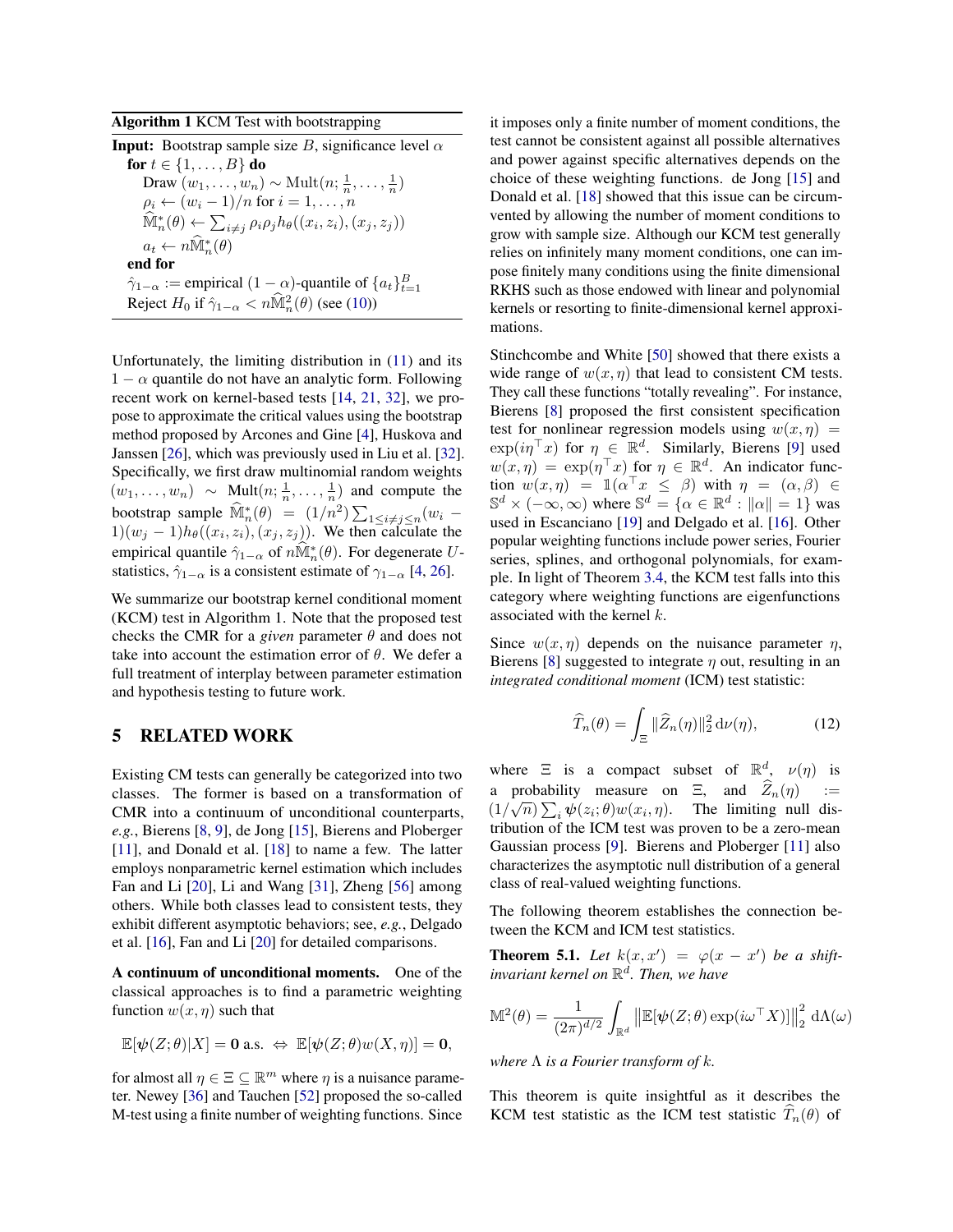Bierens [\[8\]](#page-8-4) where the distribution on the nuisance parameter  $\omega$  is a Fourier transform of the kernel. For instance, the Gaussian kernel  $k(x, x') = \exp(-||x - y||)$  $x'\Vert_2^2/2\sigma^2$ ) corresponds to the Gaussian density  $\Lambda(\omega)$  =  $\exp(-\sigma^2 \|\omega\|_2^2/2)$ ; see Muandet et al. [\[33,](#page-9-27) Table 2.1] for more examples. Note that both weighting functions and integrating measures are implicitly determined by the kernel k. Unlike ICM tests, KCM tests can be evaluated without solving the high-dimensional numerical integration [\(12\)](#page-5-1) explicitly. Moreover, KCM tests can be easily generalized to X that is not necessarily a subset of  $\mathbb{R}^d$ .

Carrasco and Florens [\[12\]](#page-9-24) also considers a similar setting that involves a continuum of moment conditions in RKHS. Their approach, however, differs significantly from ours. First, they consider a specific case where the Hilbert space is a set of square integrable functions of a scalar  $t \in [0, T]$  with the unconditional moment conditions  $\mathbb{E}[\psi_t(X, \theta_0)] = \mathbf{0}$  for all  $t \in [0, T]$ . Second, their key question is to identify the optimal choice of weighting matrix in GMM. Third, estimation is actually based on a truncation of infinite moment conditions. Lastly, they also proposed the CM test similar to the ICM tests, but it can handle only the case with  $Z \in \mathbb{R}$ , while our test is applicable to any domain with a valid kernel.

Nonparametric kernel estimation. The second class of tests, known as *smooth tests* [\[20,](#page-9-32) [31,](#page-9-17) [56\]](#page-9-18), adopts the statistic of the form

<span id="page-6-0"></span>
$$
T(\theta) = \mathbb{E}[\psi(Z;\theta)^\top \mathbb{E}[\psi(Z;\theta)|X]f(X)].
$$
 (13)

Based on the kernel estimator of  $\mathbb{E}[\psi(Z;\theta)|X]f(X)$ , the empirical estimate of [\(13\)](#page-6-0) can be expressed as

<span id="page-6-4"></span>
$$
\widehat{T}_n(\theta) = \frac{1}{n(n-1)h^d} \sum_{1 \le i \ne j \le n} \psi(z_i; \theta)^\top \psi(z_j; \theta) K_{ij}
$$
\n(14)

where  $K_{ij} = K((x_i - x_j)/h), K(\cdot) : \mathbb{R}^d \to \mathbb{R}$  is a normalized kernel function and  $h$  is a smoothing parameter. Here, we emphasize that existing smooth tests rely on the kernel density estimator (KDE) in which the kernel used is not necessarily a reproducing kernel. For the smooth test to be consistent, h must vanish as  $n \to \infty$ , whereas our KCM test is consistent even when the kernel is fixed. Nevertheless, if  $K(\cdot)$  is a reproducing kernel, the test statistic  $\widehat{T}_n(\theta)$  with a fixed smoothing parameter  $h$  resembles the KCM test statistic  $(10)$ . In fact, Fan and Li [\[20\]](#page-9-32) has shown that the ICM test is a special case of the kernel-based test with a fixed smoothing parameter. However, the critical drawback of the nonparametric kernel-based tests is that they have non-trivial power only against local alternatives that approach the null at a slower rate than  $1/\sqrt{n}$ , due to the slower rate of convergence of kernel density estimators, *i.e.*,  $O((nh^{d/2})^{-1/2})$  as  $h \to 0$  [\[20\]](#page-9-32). Moreover, these tests are susceptible to the curse of dimensionality.

Last but not least, the kernel estimator is also a key ingredient in empirical likelihood-based CM tests [\[17,](#page-9-35) [28,](#page-9-36) [54\]](#page-9-20).

Kernelized Stein discrepancy (KSD). Stein's methods [\[48\]](#page-9-37) are among the most popular techniques in statistics and machine learning. One notable example is the Stein discrepancy which aims to characterize complex, high-dimensional distribution  $p(x) = \tilde{p}(x)/N$  with intractable normalization constant  $N = \int \tilde{p}(x) dx$  using a *Stein operator*  $A_p$  such that

<span id="page-6-1"></span>
$$
p = q \quad \Leftrightarrow \quad \mathbb{E}_{x \sim q}[\mathcal{A}_p f(x)] = 0, \ \forall f, \tag{15}
$$

where  $A_p f(x) := \nabla_x \log p(x) f(x) + \nabla_x f(x)$ . Here, we assume for simplicity that  $x \in \mathbb{R}$ . The Stein operator A<sup>p</sup> depends on the density p through its *score function*  $s_p(x) := \nabla_x \log p(x) = \frac{\nabla_x p(x)}{p(x)}$ , which is independent of N. When  $p \neq q$ , the expectation in [\(15\)](#page-6-1) gives rise to a discrepancy

<span id="page-6-3"></span>
$$
\begin{array}{rcl}\n\mathbb{S}_f(p,q) & := & \mathbb{E}_{x \sim q}[\mathcal{A}_p f(x)] \\
& = & \mathbb{E}_{x \sim q}[(s_p(x) - s_q(x))f(x)].\n\end{array} \tag{16}
$$

See, also, Liu et al. [\[32,](#page-9-23) Lemma 2.3]. The Stein discrepancy has led to numerous applications such as variance reduction [\[40\]](#page-9-38) and goodness-of-fit testing [\[14,](#page-9-21) [32\]](#page-9-23), among others.

Like  $(4)$ , we can observe that  $(15)$  is indeed a set of unconditional moment conditions. To make an explicit connection between Stein discrepancy and CMR, we need to assume access to the probability densities. Let  $\mathcal{P}_{\Theta}$  be a space of probability densities  $p(z; \theta)$  such that  $\theta \mapsto p(z; \theta)$  is injective. We choose  $\psi(z; \theta)$  =  $\nabla_z \log p(z; \theta) =: s_{\theta}(z)$  as the associated score function.<sup>[2](#page-6-2)</sup> This yields the following CMR:

$$
\mathbb{E}[\nabla_z \log p(Z; \theta_0) | X] = \mathbf{0}, \quad P_X\text{-a.s.}
$$
 (17)

For any  $\theta \in \Theta$ , it follows that  $\mathbb{E}[\psi(Z;\theta)^{\top}f(X)] =$  $\mathbb{E}[s_{\theta}(Z)^{\top}f(X) - s_{\theta_0}(Z)^{\top}f(X)] = \mathbb{E}[(s_{\theta}(Z)$  $s_{\theta_0}(Z)$ <sup>T</sup> $f(X)$ ] =:  $\Delta_f(\theta, \theta_0)$ . While  $\Delta_f(\theta, \theta_0)$  resembles the Stein discrepancy in [\(16\)](#page-6-3), we highlight the key differences. First, this characterization requires that the model is correctly specified, *i.e.*,  $p(z; \theta_0)$  is observationally indistinguishable from the underlying data distribution. Second, like the Stein discrepancy, it can be interpreted as the  $f(x)$ -weighted expectation of the score difference  $s_{\theta} - s_{\theta_0}$ . In contrast, the weighting function  $f(x)$  in our setting depends only on X, which is a subvector of Z. We provide further discussion about this

<span id="page-6-2"></span><sup>2</sup>This differs from the standard definition of score function as  $\nabla_{\theta}$  log  $p(z|\theta)$  in the interpretation of maximum likelihood as generalized method of moments [\[22\]](#page-9-8).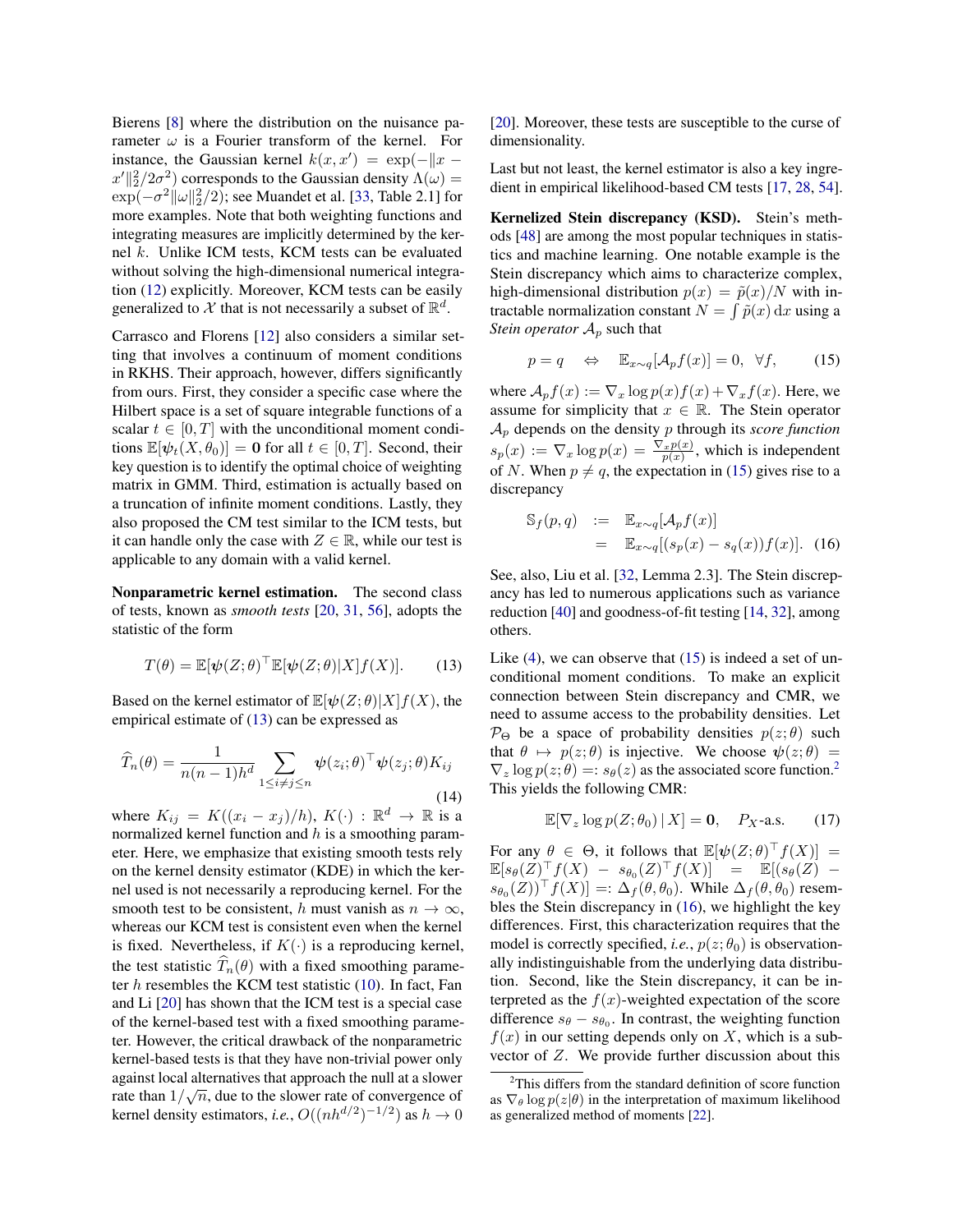<span id="page-7-1"></span>

Figure 2: The test powers of KCM, ICM, and smooth tests averaged over 300 trials as we vary the values of  $n$  (top) and δ (bottom). Type-I errors of these tests are shown in Figure [3](#page-13-1) in Appendix [C.2.](#page-13-2) See main text for the interpretation.

discrepancy measure in Appendix [A.](#page-10-0) The following theorem follows directly from the preceeding observation.

<span id="page-7-0"></span>**Theorem 5.2.** *Let*  $P_{\Theta}$  *be a space of probability densities*  $p(z; \theta)$ *. Assume that*  $\theta \mapsto p(z; \theta)$  *is injective and*  $\theta_0 \in$ Θ. If  $\psi(z; \theta) = \nabla_z \log p(z; \theta)$  *and*  $X = Z$ *, we have*  $\mathbb{S}_f(p(z; \theta), p(z; \theta_0)) = \Delta_f(\theta, \theta_0).$ 

Mostly related to our work are the RKHS-based Stein's methods [\[14,](#page-9-21) [32\]](#page-9-23). Specifically, if we assume the condi-tions of Theorem [5.2](#page-7-0) and that  $f$  belongs to the RKHS, it follows that  $\Delta(\theta, \theta_0) := \sup_{f} ||\Delta_f(\theta, \theta_0)||_2$  coincides with the kernelized Stein discrepancy (KSD) proposed in Liu et al. [\[32\]](#page-9-23) and Chwialkowski et al. [\[14\]](#page-9-21). We will elaborate on this connection in further detail in future work.

# 6 EXPERIMENTS

We report the finite-sample performance of the KCM test against two well-known consistent CM tests, namely ICM test and smooth test, as discussed in Section [5.](#page-5-0) We evaluate all tests with a bootstrap size  $B = 1000$  and a significance level  $\alpha = 0.05$ .

- (1) **KCM**: The bootstrap KCM test using U-statistic in Algorithm [1.](#page-5-2) We use the RBF kernel with bandwidth chosen by the median heuristic.
- (2) **ICM**: The test based on an integration over weighting functions. Following Stute [\[51\]](#page-9-39) and Delgado et al. [\[16\]](#page-9-19), we use [\(12\)](#page-5-1) as the test statistic with  $w(x, \eta) = \mathbb{1}(x \leq \eta) = \prod_{j=1}^d \mathbb{1}(x_j \leq \eta_j)$  where

 $\mathbb{1}(\cdot)$  is an indicator function. The density  $\nu$  is chosen to be the empirical distribution of  $X$ . This leads to a simple test statistic  $t_n = \sum_{i=1}^n r_n(x_i)^\top r_n(x_i)$ where  $r_n(x) := \frac{1}{n} \sum_{i=1}^n \psi(z_i; \theta) \mathbb{1}(x_i \leq x)$ . We follow the bootstrap procedure in Delgado et al. [\[16,](#page-9-19) Sec. 4.3] to compute the critical values.

(3) **Smooth**: The test based on nonparametric kernel estimation. We use [\(14\)](#page-6-4) as the test statistic. The kernel is the standard Gaussian density function whose bandwidth is chosen by the rule-of-thumb  $h = n^{-1/5}$ . Note that the median heuristic is not applicable here because the bandwidth h does not vanish, as required. The critical values are obtained using the same bootstrap procedure as in Delgado et al. [\[16,](#page-9-19) Sec. 4.2].

Testing a regression function (**REG**). We follow a similar simulation of regression model used in Lavergne and Nguimkeu [\[29\]](#page-9-40). In this setting, for a given estimate  $\beta$  of the regression parameters, the null hypothesis is

$$
H_0: \mathbb{E}[Y - \hat{\beta}^\top X \mid X] = 0 \quad \text{a.s.}
$$

where  $X \in \mathbb{R}^d$  and Y is a univariate random variable, *i.e.*,  $Z = (Y, X)$ . The data are generated from the data generating process (DGP):

$$
Y = \mathbf{\beta}_0^\top X + e.
$$

We set  $\beta_0 = 1$ , and  $X \sim \mathcal{N}(0, I_d)$ . For the error term e, we consider two scenarios: (i) *Homoskedastic* (HOM):  $e = \epsilon, \epsilon \sim \mathcal{N}(0, 1)$  and (ii) *Heteroskedastic* (HET):  $e = \epsilon \sqrt{0.1 + 0.1 ||X||_2^2}$ . In each trial, we obtain an estimate of  $\beta_0$  by  $\hat{\beta} = \beta_0 + \gamma$  where  $\gamma \sim \mathcal{N}(0, \delta^2 I_d)$ . In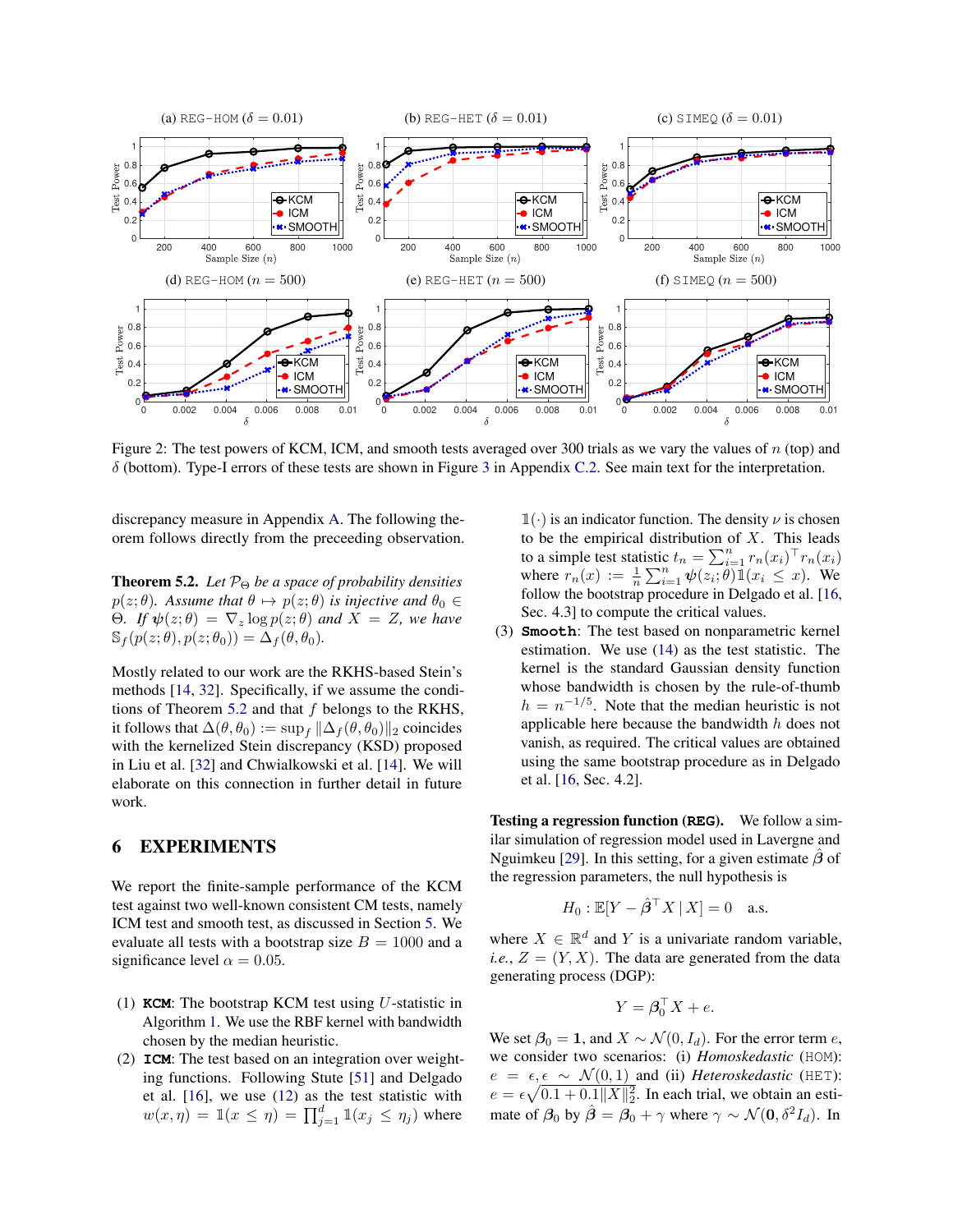this experiment, we set  $d = 5$ . When  $\delta = 0$ , the CMR are fulfilled, whereas they are violated, *i.e.*,  $H_0$  is false, if  $\delta \neq 0$ . Different values of  $\delta$  correspond to different degrees of deviation from the null.

Testing the simultaneous equation model (**SIMEQ**). Following Newey [\[37\]](#page-9-41) and Delgado et al. [\[16\]](#page-9-19), we consider the equilibrium model

$$
Q = \alpha_d P + \beta_d R + U, \quad \alpha_d < 0,
$$
 (Demand)  
\n
$$
Q = \alpha_s P + \beta_s W + V, \quad \alpha_s > 0,
$$
 (Supply)

where Q and P denote quantity and price, respectively,  $R$  and  $W$  are exogeneous variables, and  $U$  and  $V$  are the error terms. In this setting,  $Z = (Q, P, R, W)$  and  $X = (R, W)$ . The null hypothesis can be expressed as

$$
H_0: \mathbb{E}\left[\begin{array}{c} Q - \alpha_d P - \beta_d R \\ Q - \alpha_s P - \beta_s W \end{array}\bigg|\begin{array}{c} \mathbf{X} \end{array}\right] = \left[\begin{array}{c} 0 \\ 0 \end{array}\right]
$$

a.s. for some  $\theta_0 = (\alpha_d, \beta_d, \alpha_s, \beta_s)$ . We generate data according to  $Q = \lambda_{11}R + \lambda_{12}W + V_1$  and  $P =$  $\lambda_{21}R + \lambda_{22}W + V_2$  where R and W are independent standard Gaussian random variables while  $V_1$  and  $V_2$  are correlated standard Gaussian random variables with  $10^{-3}$ variance and  $10^{-3}/\sqrt{2}$  covariance, and independent of  $(R, W)$ . We set  $(\lambda_{11}, \lambda_{12}, \lambda_{21}, \lambda_{22}) = (1, -1, 1, 1)$  and provide the details on how to find the true parameters  $\theta_0$ in Appendix [C.1.](#page-12-0) The estimate  $\theta$  is obtained as in the previous experiment. The null hypothesis corresponds to  $\delta = 0$  and different values of  $\delta$  corresponds to alternative hypotheses. Rejecting  $H_0$  means that the functional form of the supply and demand curves are misspecified.

Figure [2](#page-7-1) depicts the empirical results for  $n \in \mathbb{R}$  $\{1, 2, 4, 6, 8, 10\} \times 10^2$  and  $\delta \in \{10^{-4}, 2 \times 10^{-3}, 4 \times$  $10^{-3}$ ,  $6 \times 10^{-3}$ ,  $8 \times 10^{-3}$ ,  $10^{-2}$ }. First, it can be observed that KCM, ICM, and smooth tests are all capable of detecting the misspecification as the sample size and  $\delta$  are sufficiently large. Second, the KCM test tends to outperform both ICM and smooth tests in terms of the test power, especially in a low sample regime (see Figure [2a–2c\)](#page-7-1) and a small deviation regime (see Figure [2d–2f\)](#page-7-1). In addition, the smooth test and the ICM test are competitive: there is no substantial evidence to conclude that one is always better than the other. Lastly, Figure [3](#page-13-1) in Appendix [C.2](#page-13-2) depicts that the Type-I errors of all tests are correctly controlled at  $\alpha = 0.05$ .

Lastly, we point out that this work does not elaborate on the effect of parameter estimation. In practice, the candidate parameter  $\hat{\theta}$  has to be estimated from the observed data, which changes the asymptotic distribution of the test statistic. We envision the interplay between parameter estimation and hypothesis testing as an important arena for future work.

# 7 CONCLUSION

To conclude, we propose a new conditional moment test called the KCM test whose statistic is based on a novel representation of the conditional moment restrictions in a reproducing kernel Hilbert space. This representation captures all necessary information about the original conditional moment restrictions. Hence, the resulting test is consistent against all fixed alternatives, is easy to use in practice, and also has connections to existing tests in the literature. It also has an encouraging finite-sample performance compared to those tests. While the conditional moment restrictions have a long history in econometrics and so does the concept of reproducing kernel Hilbert spaces in machine learning, the intersection of these concepts remains unexplored. We believe that this work gives rise to a new and promising framework for conditional moment restrictions which constitute numerous applications in econometrics, causal inference, and machine learning.

#### Acknowledgements

We thank the anonymous reviewers for the helpful comments on our initial draft. KM is indebted to Motonobu Kanagawa and Junhyung Park for fruitful discussion.

### References

- <span id="page-8-0"></span>[1] C. Ai and X. Chen. Efficient Estimation of Models with Conditional Moment Restrictions Containing Unknown Functions. *Econometrica*, 71(6):1795–1843, 2003.
- <span id="page-8-7"></span>[2] M. Álvarez, L. Rosasco, and N. Lawrence. Kernels for vector-valued functions: A review. *Foundation and Trends in Machine Learning*, 4(3):195–266, 2012.
- <span id="page-8-10"></span>[3] J. Angrist and J.-S. Pischke. *Mostly Harmless Econometrics: An Empiricist's Companion*. Princeton University Press, 2008.
- <span id="page-8-8"></span>[4] M. Arcones and E. Gine. On the bootstrap of  $U$  and  $V$ statistics. *The Annals of Statistics*, 20(2):655–674, 06 1992.
- <span id="page-8-6"></span>[5] N. Aronszajn. Theory of reproducing kernels. *Transactions of the American Mathematical Society*, 68(3):337– 404, 1950.
- <span id="page-8-1"></span>[6] S. Athey, J. Tibshirani, and S. Wager. Generalized random forests. *The Annals of Statistics*, 47(2):1148–1178, 04 2019.
- <span id="page-8-2"></span>[7] A. Bennett, N. Kallus, and T. Schnabel. Deep generalized method of moments for instrumental variable analysis. In *NeurIPS*, 2019.
- <span id="page-8-4"></span>[8] H. Bierens. Consistent model specification tests. *Journal of Econometrics*, 20(1):105–134, 1982.
- <span id="page-8-9"></span>[9] H. Bierens. A consistent conditional moment test of functional form. *Econometrica*, 58(6):1443–1458, 1990.
- <span id="page-8-3"></span>[10] H. Bierens. *Econometric Model Specification: Consistent Model Specification Tests and Semi-nonparametric Modeling and Inference*. World Scientific, 2017.
- <span id="page-8-5"></span>[11] H. Bierens and W. Ploberger. Asymptotic Theory of Integrated Conditional Moment Tests. *Econometrica*, 65(5): 1129–1152, 1997.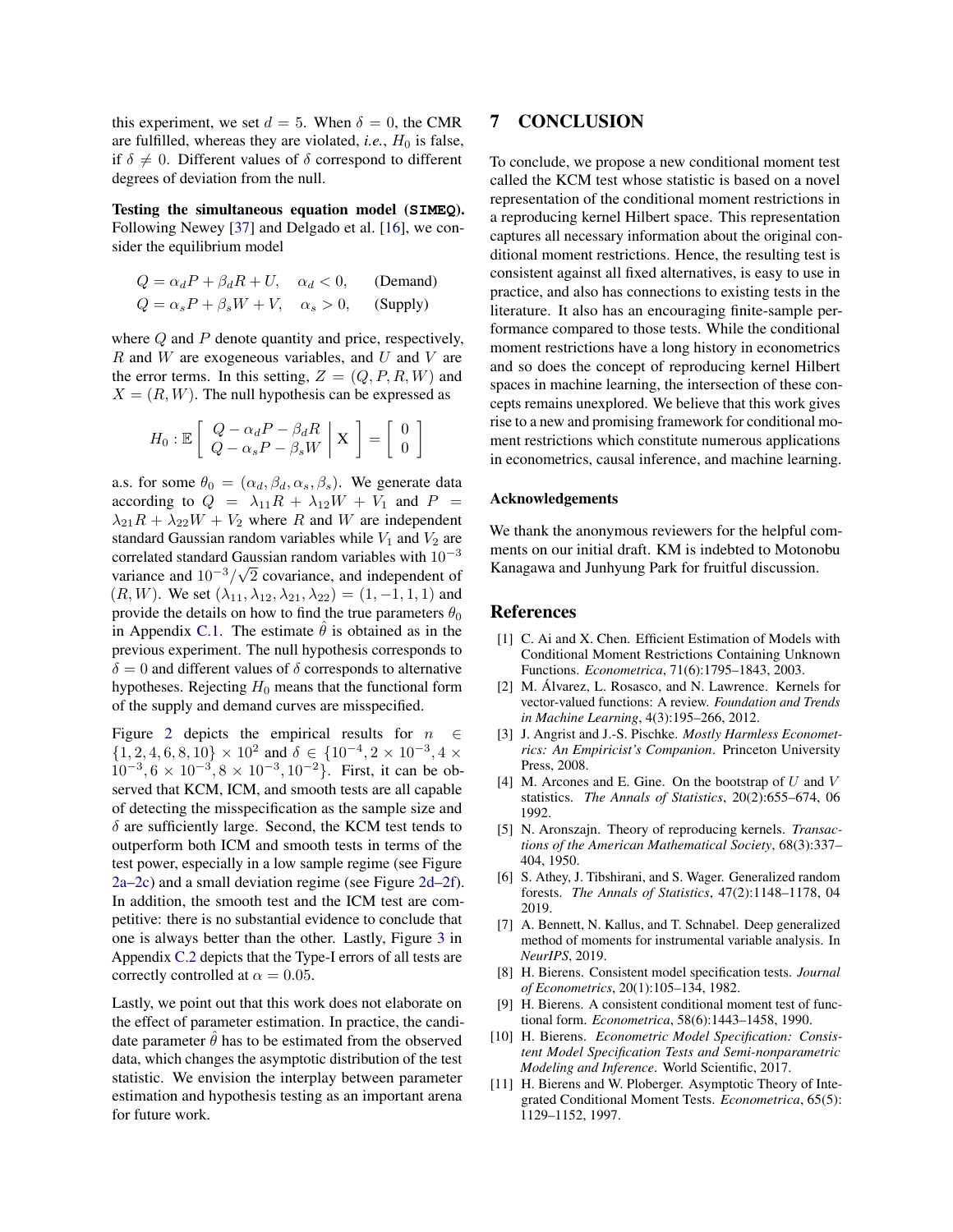- <span id="page-9-24"></span>[12] M. Carrasco and J.-P. Florens. Generalization of GMM to a continuum of moment conditions. *Econometric Theory*, 16(6):797–834, 2000.
- <span id="page-9-3"></span>[13] V. Chernozhukov, D. Chetverikov, M. Demirer, E. Duflo, C. Hansen, W. Newey, and J. Robins. Double/debiased machine learning for treatment and structural parameters. *The Econometrics Journal*, 21(1):C1–C68, 2018.
- <span id="page-9-21"></span>[14] K. Chwialkowski, H. Strathmann, and A. Gretton. A kernel test of goodness of fit. In *ICML*, 2016.
- <span id="page-9-15"></span>[15] R. de Jong. The Bierens test under data dependence. *Journal of Econometrics*, 72(1-2):1–32, 1996.
- <span id="page-9-19"></span>[16] M. Delgado, M. Domínguez, and P. Lavergne. Consistent tests of conditional moment restrictions. *Annales d'Economie et de Statistique ´* , (81):33–67, 2006.
- <span id="page-9-35"></span>[17] M. Dominguez and I. Lobato. Consistent estimation of models defined by conditional moment restrictions. *Econometrica*, 72(5):1601–1615, 2004.
- <span id="page-9-16"></span>[18] S. Donald, G. Imbens, and W. Newey. Empirical likelihood estimation and consistent tests with conditional moment restrictions. *Journal of Econometrics*, 117(1):55–93, 2003.
- <span id="page-9-34"></span>[19] J. C. Escanciano. A consistent diagnostic test for regression models using projections. *Econometric Theory*, 22 (6):1030–1051, 2006.
- <span id="page-9-32"></span>[20] Y. Fan and Q. Li. Consistent model specification tests: Kernel-based tests versus Bierens' ICM tests. *Econometric Theory*, 16:1016–1041, 12 2000.
- <span id="page-9-22"></span>[21] A. Gretton, K. M. Borgwardt, M. J. Rasch, B. Schölkopf, and A. Smola. A kernel two-sample test. *Journal of Machine Learning Research*, 13(Mar):723–773, 2012.
- <span id="page-9-8"></span>[22] A. Hall. *Generalized Method of Moments*. Advanced texts in econometrics. Oxford University Press, 2005.
- <span id="page-9-9"></span>[23] L. P. Hansen. Large sample properties of generalized method of moments estimators. *Econometrica*, 50(4): 1029–1054, 1982.
- <span id="page-9-5"></span>[24] J. Hartford, G. Lewis, K. Leyton-Brown, and M. Taddy. Deep IV: A flexible approach for counterfactual prediction. In *ICML*, 2017.
- <span id="page-9-13"></span>[25] J. Hausman. Specification tests in econometrics. *Econometrica*, 46(6):1251–71, 1978.
- <span id="page-9-31"></span>[26] M. Huskova and P. Janssen. Consistency of the generalized bootstrap for degenerate U-statistics. *The Annals of Statistics*, 21(4):1811–1823, 12 1993.
- <span id="page-9-28"></span>[27] K. Khosravi, G. Lewis, and V. Syrgkanis. Nonparametric inference adaptive to intrinsic dimension. *ArXiv:1901.03719*, 2019.
- <span id="page-9-36"></span>[28] Y. Kitamura, G. Tripathi, and H. Ahn. Empirical likelihood-based inference in conditional moment restriction models. *Econometrica*, 72(6):1667–1714, 2004.
- <span id="page-9-40"></span>[29] P. Lavergne and P. Nguimkeu. A Hausman Specification Test of Conditional Moment Restrictions. TSE Working Papers 16-743, Toulouse School of Economics (TSE), 2016.
- <span id="page-9-4"></span>[30] G. Lewis and V. Syrgkanis. Adversarial generalized method of moments. *ArXiv:1803.07164*, 2018.
- <span id="page-9-17"></span>[31] Q. Li and S. Wang. A simple consistent bootstrap test for a parametric regression function. *Journal of Econometrics*, 87(1):145–165, 1998.
- <span id="page-9-23"></span>[32] Q. Liu, J. Lee, and M. Jordan. A kernelized Stein discrepancy for goodness-of-fit tests. In *ICML*, 2016.
- <span id="page-9-27"></span>[33] K. Muandet, K. Fukumizu, B. Sriperumbudur, and B. Schölkopf. Kernel mean embedding of distributions: A review and beyond. *Foundations and Trends in Machine Learning*, 10(1-2):1–141, 2017.
- <span id="page-9-6"></span>[34] K. Muandet, A. Mehrjou, S. K. Lee, and A. Raj. Dual instrumental variable regression. *ArXiv:1910.12358*, 2019.
- <span id="page-9-1"></span>[35] J. Muth. Rational expectations and the theory of price movements. *Econometrica*, 29(3):315–335, 1961.
- <span id="page-9-11"></span>[36] W. Newey. Maximum likelihood specification testing and conditional moment tests. *Econometrica*, 53(5):1047– 1070, 1985.
- <span id="page-9-41"></span>[37] W. Newey. Efficient instrumental variables estimation of nonlinear models. *Econometrica*, 58(4):809–837, 1990.
- <span id="page-9-0"></span>[38] W. Newey. Efficient estimation of models with conditional moment restrictions. In *Handbook of Statistics*, volume 11, chapter 16, pages 419–454. 1993.
- <span id="page-9-44"></span>[39] W. Newey and D. McFadden. Large sample estimation and hypothesis testing. volume 4 of *Handbook of Econometrics*, pages 2111–2245. Elsevier, 1994.
- <span id="page-9-38"></span>[40] C. Oates, M. Girolami, and N. Chopin. Control functionals for monte carlo integration. *Journal of the Royal Statistical Society Series B*, 79(3):695–718, 2017.
- <span id="page-9-2"></span>[41] M. Oprescu, V. Syrgkanis, and Z. S. Wu. Orthogonal random forest for causal inference. In *ICML*, 2019.
- <span id="page-9-43"></span>[42] I. Pinelis. Optimum bounds for the distributions of martingales in banach spaces. *The Annals of Probability*, 22(4): 1679–1706, 10 1994.
- <span id="page-9-10"></span>[43] J. Sargan. The estimation of economic relationships using instrumental variables. *Econometrica*, 26(3):393–415, 1958.
- <span id="page-9-30"></span>[44] R. Serfling. *Approximation theorems of mathematical statistics*. John Wiley & Sons, 1980.
- <span id="page-9-26"></span>[45] C.-J. Simon-Gabriel and B. Schölkopf. Kernel distribution embeddings: Universal kernels, characteristic kernels and kernel metrics on distributions. *Journal of Machine Learning Research*, 19(44):1–29, 2018.
- <span id="page-9-7"></span>[46] R. Singh, M. Sahani, and A. Gretton. Kernel instrumental variable regression. In *NeurIPS*, 2019.
- <span id="page-9-42"></span>[47] S. Smale and D.-X. Zhou. Learning theory estimates via integral operators and their approximations. *Constructive Approximation*, 26:153–172, 08 2007.
- <span id="page-9-37"></span>[48] C. Stein. A bound for the error in the normal approximation to the distribution of a sum of dependent random variables. In *Proceedings of the Sixth Berkeley Symposium on Mathematical Statistics and Probability, Volume 2: Probability Theory*, pages 583–602. University of California Press, 1972.
- <span id="page-9-25"></span>[49] I. Steinwart and A. Christmann. *Support Vector Machines*. Springer, 2008.
- <span id="page-9-33"></span>[50] M. Stinchcombe and H. White. Consistent specification testing with nuisance parameters present only under the alternative. *Econometric Theory*, 14(3):295–325, 1998.
- <span id="page-9-39"></span>[51] W. Stute. Nonparametric model checks for regression. *The Annals of Statistics*, 25(2):613–641, 04 1997.
- <span id="page-9-12"></span>[52] G. Tauchen. Diagnostic testing and evaluation of maximum likelihood models. *Journal of Econometrics*, 30(1): 415–443, 1985.
- <span id="page-9-29"></span>[53] I. Tolstikhin, B. Sriperumbudur, and K. Muandet. Minimax estimation of kernel mean embeddings. *Journal of Machine Learning Research*, 18:86:1–86:47, 2017.
- <span id="page-9-20"></span>[54] G. Tripathi and Y. Kitamura. Testing conditional moment restrictions. *The Annals of Statistics*, 31(6):2059–2095, 2003.
- <span id="page-9-14"></span>[55] H. White. Consequences and detection of misspecified nonlinear regression models. *Journal of the American Statistical Association*, 76(374):419–433, 1981.
- <span id="page-9-18"></span>[56] J. Zheng. A consistent test of functional form via nonparametric estimation techniques. *Journal of Econometrics*, 75(2):263–289, 1996.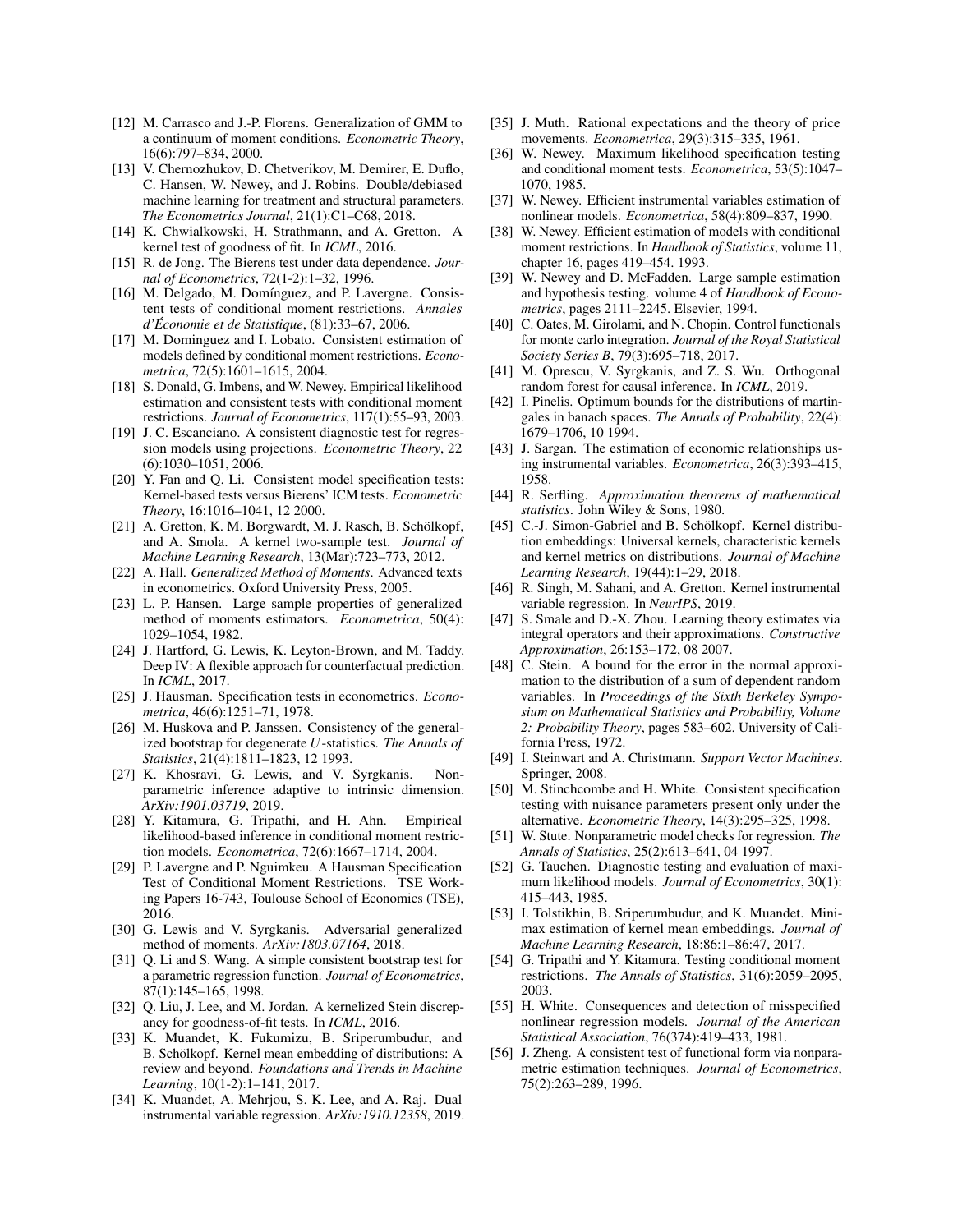# Appendix

# Table of Contents

|    | <b>Conditional Moment Discrepancy (CMMD)</b>                                                                                                                                                                                   | 11 |  |
|----|--------------------------------------------------------------------------------------------------------------------------------------------------------------------------------------------------------------------------------|----|--|
| -R | <b>Parameter Estimation</b>                                                                                                                                                                                                    | 12 |  |
|    | <b>B</b> .1                                                                                                                                                                                                                    |    |  |
| C  | <b>Experiments</b>                                                                                                                                                                                                             | 13 |  |
|    | Simultaneous Equation Models (a) and a series of the contract of the series of the series of the series of the series of the series of the series of the series of the series of the series of the series of the series of the |    |  |
|    | C.2                                                                                                                                                                                                                            |    |  |
| D  | <b>Proofs</b><br>14                                                                                                                                                                                                            |    |  |
|    |                                                                                                                                                                                                                                |    |  |
|    |                                                                                                                                                                                                                                |    |  |
|    | D <sub>3</sub>                                                                                                                                                                                                                 |    |  |
|    |                                                                                                                                                                                                                                |    |  |
|    | D <sub>5</sub>                                                                                                                                                                                                                 |    |  |
|    | D6.                                                                                                                                                                                                                            |    |  |
|    | D <sub>7</sub>                                                                                                                                                                                                                 |    |  |
|    |                                                                                                                                                                                                                                |    |  |

## <span id="page-10-0"></span>A Conditional Moment Discrepancy (CMMD)

The maximum moment restriction (MMR) also allows us to compare two different models based on the conditional moment restriction (CMR). Let  $\mathcal{M}_{\theta_1}$  and  $\mathcal{M}_{\theta_2}$  be two models parameterized by  $\theta_1, \theta_2 \in \Theta$ , respectively. Then, we can define a CMR-based discrepancy measure between these two models as follows.

Definition A.1. *For*  $\theta_1, \theta_2 \in \Theta$ , a conditional moment discrepancy (CMMD) is defined as  $\Delta(\theta_1,\theta_2):=\|\boldsymbol\mu_{\theta_1}-\boldsymbol\mu_{\theta_2}\|_{\mathcal{F}^p}$ .

By Theorem [3.2,](#page-3-0)  $\Delta(\theta_1,\theta_2)\geq 0$  and  $\Delta(\theta_1,\theta_2)=0$  if and only if the two models  $\mathcal{M}_{\theta_1}$  and  $\mathcal{M}_{\theta_2}$  are indistinguishable in terms of the CMR alone. Moreover, if the global identifiability [\(A3\)](#page-2-5) holds,  $\Delta(\theta_0, \theta) = \mathbb{M}(\theta)$  for all  $\theta \in \Theta$ . Since

$$
\Delta(\theta_1, \theta_2) = \|\mathbb{E}[\xi_{\theta_1}(X, Z) - \xi_{\theta_2}(X, Z)]\|_{\mathcal{F}^q} = \big\|\mathbb{E}[\bar{\xi}(X, Z)]\big\|_{\mathcal{F}^q}
$$

where  $\bar{\xi}(x, z) := \xi_{\theta_1}(x, z) - \xi_{\theta_2}(x, z) = (\psi(z; \theta_1) - \psi(z; \theta_2))k(x, \cdot)$ , the CMMD can be viewed as the MMR defined on a *differential residual function*  $\psi(z;\theta_1) - \psi(z;\theta_2)$ . As a result,  $\Delta(\theta_1,\theta_2)$  also has a closed-form expression similar to that in Theorem [3.3.](#page-4-0)

**Corollary A.1.** *For*  $\theta_1, \theta_2 \in \Theta$ *, let* 

$$
h((x, z), (x', z')) := (\psi(z; \theta_1) - \psi(z; \theta_2))^\top (\psi(z'; \theta_1) - \psi(z'; \theta_2)) k(x, x')
$$

and assume that  $\mathbb{E}[h((X, Z), (X, Z))] < \infty$ . Then, we have  $\Delta^2(\theta_1, \theta_2) = \mathbb{E}[h((X, Z), (X', Z'))]$  where  $(X', Z')$  is *independent copy of* (X, Z) *with an identical distribution.*

*Proof.* The result follows by applying the proof of Theorem [3.3](#page-4-0) to the feature map  $\bar{\xi}(x, z) := \xi_{\theta_1}(x, z) - \xi_{\theta_2}(x, z) =$  $(\boldsymbol{\psi}(z;\theta_1) - \boldsymbol{\psi}(z;\theta_2))k(x,\cdot).$  $\Box$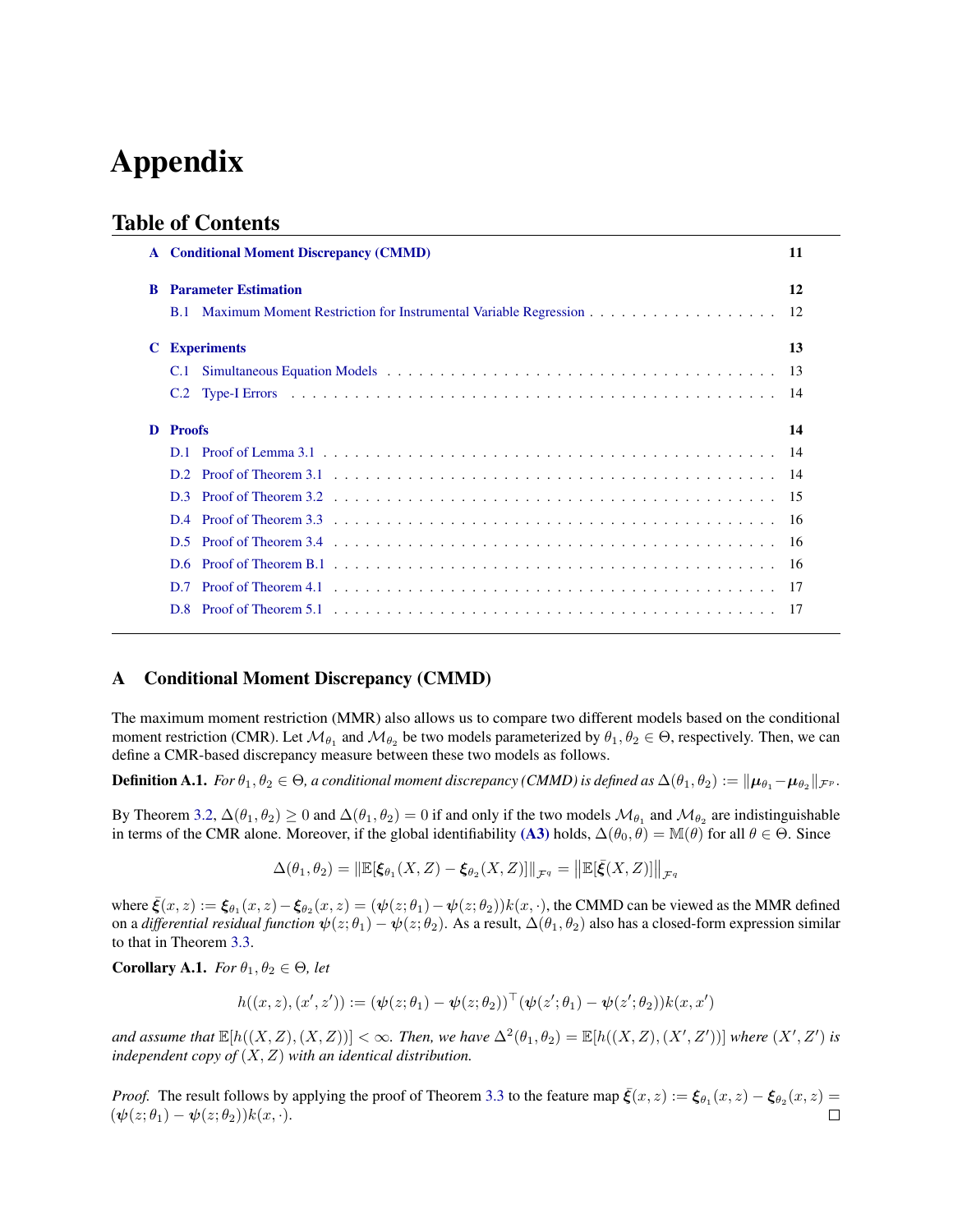Furthermore, we can express the empirical CMMD as

$$
\Delta_n^2(\theta_1, \theta_2) := \frac{1}{n(n-1)} \sum_{1 \le i \ne j \le n} h((x_i, z_i), (x_j, z_j))
$$

where  $h((x_i, z_i), (x_j, z_j)) := (\psi(z_i; \theta_1) - \psi(z_i; \theta_2))^{\top} (\psi(z_j; \theta_1) - \psi(z_j; \theta_2)) k(x_i, x_j)$ .

<span id="page-11-3"></span>As we can see, the RKHS norm, inner product, and function evaluation computed with respect to  $\mu_\theta$  all have meaningful economic interpretations. Table [1](#page-11-3) summarizes these interpretations.

Table 1: Interpretations of different operations on  $\mu_{\theta}$  in  $\mathcal{F}^q$ .

| <b>Operation</b>                                                              | <b>Interpretation</b>                                                     |
|-------------------------------------------------------------------------------|---------------------------------------------------------------------------|
| $\ \boldsymbol{\mu}_{\theta}\ _{\mathcal{F}^q}$                               | conditional moment violation                                              |
| $\langle f, \mu_\theta \rangle_{\mathcal{F}^q}$                               | violation w.r.t. the instrument $f$                                       |
| $\mu_{\theta}(x,z)$                                                           | structural instability at $(x, z)$                                        |
| $\ \boldsymbol{\mu}_{\theta_1}-\boldsymbol{\mu}_{\theta_2}\ _{\mathcal{F}^q}$ | discrepancy between $\mathcal{M}_{\theta_1}$ and $\mathcal{M}_{\theta_2}$ |

### <span id="page-11-0"></span>B Parameter Estimation

Besides hypothesis testing, another important application of the CMR is parameter estimation. That is, given the CMR as in [\(1\)](#page-1-2), we aim to find an estimate of  $\theta_0$  that satisfies (1) from the observed data  $(x_i, z_i)_{i=1}^n$ . Based on the MMR, we define the estimator of  $\theta_0$  as the parameter that minimizes [\(10\)](#page-4-3):

<span id="page-11-4"></span>
$$
\hat{\theta}_n := \arg\min_{\theta \in \Theta} \widehat{\mathbb{M}}_n^2(\theta) = \arg\min_{\theta \in \Theta} \frac{1}{n(n-1)} \sum_{1 \le i \ne j \le n} h_\theta((x_i, z_i), (x_j, z_j)). \tag{18}
$$

We call  $\hat{\theta}_n$  a *minimum maximum moment restriction* (MMMR) estimate of  $\theta_0$ . Note that it is also possible to adopt V -statistic in [\(18\)](#page-11-4) instead of the U-statistic. Previously, Lewis and Syrgkanis [\[30\]](#page-9-4) and Bennett et al. [\[7\]](#page-8-2) proposed to estimate  $\theta_0$  based on [\(5\)](#page-2-8) and  $\mathscr F$  that is parameterized by deep neural networks. However, their algorithms require solving a minimax game, whereas our approach for estimation is merely a minimization problem.

The following theorem shows that  $\hat{\theta}_n$  is a consistent estimate of  $\theta_0$ . The proof can be found in Appendix [D.6.](#page-15-2)

<span id="page-11-2"></span>**Theorem B.1** (Consistency of  $\hat{\theta}_n$ ). Assume that the parameter space  $\Theta$  is compact. Then, we have  $\hat{\theta}_n \stackrel{p}{\to} \theta_0$ .

Despite the consistency, we suspect that  $\hat{\theta}_n$  may not be asymptotically efficient and there exist better estimators. Theorem [3.4](#page-4-6) shows that M( $\theta$ ) depends on a continuum of moment conditions reweighted by the non-uniform eigenvalues  $(\lambda_i)_j$ , which suggests that a *reweighting matrix* must also be incorporated in order to achieve the optimality [\[22\]](#page-9-8). Constructing an optimal choice of reweighting matrix in an infinite dimensional RKHS is an interesting topic [\[12\]](#page-9-24), and we leave it to future work.

### <span id="page-11-1"></span>B.1 Maximum Moment Restriction for Instrumental Variable Regression

To illustrate one of the advantages of the MMR for parameter estimation, let us consider the nonparametric instrumental variable regression problem [\[3,](#page-8-10) [7,](#page-8-2) [30,](#page-9-4) [34,](#page-9-6) [46\]](#page-9-7). Let X be a treatment (endogeneous) variable taking values in  $\mathcal{X} \subseteq \mathbb{R}^d$ and Y a real-valued outcome variable. Our goal is to estimate a function  $g : \mathcal{X} \to \mathbb{R}$  from a structural equation model (SEM) of the form

<span id="page-11-5"></span>
$$
Y = g(X) + \varepsilon, \quad X = h(Z) + f(\varepsilon) + \nu,
$$
\n(19)

where we assume that  $\mathbb{E}[\varepsilon] = 0$  and  $\mathbb{E}[\nu] = 0$ . Unfortunately, as we can see from [\(19\)](#page-11-5),  $\varepsilon$  is correlated with the treatment X, i.e.,  $\mathbb{E}[\varepsilon|X] \neq 0$ , and hence standard regression methods cannot be used to estimate g. This setting often arises when there exist unobserved confounders between the treatment  $X$  and outcome  $Y$ .

In instrumental variable regression, we assume access to an *instrumental* variable Z which is associated with the treatments  $X$ , but not with the outcome variable  $Y$ , other than through its effect on the treatments. Moreover, the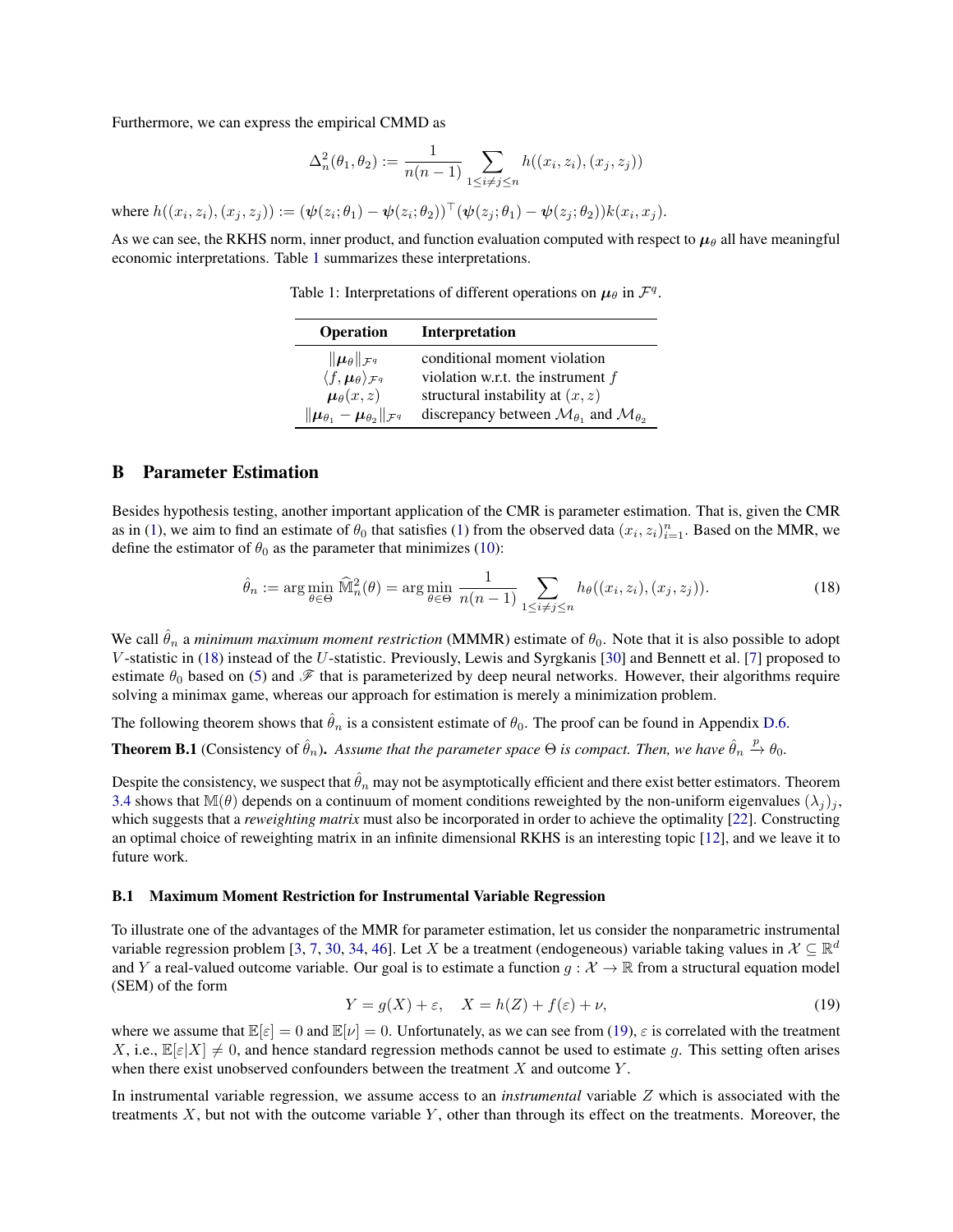instrument Z is assumed to be uncorrelated with  $\varepsilon$ . This implies the conditional moment restriction  $\mathbb{E}[\varepsilon | Z] =$  $\mathbb{E}[Y - g(X) | Z] = 0$  for  $P_Z$ -almost all  $z$  [\[7,](#page-8-2) [30,](#page-9-4) [38\]](#page-9-0). Given an i.i.d. sample  $(x_i, y_i, z_i)_{i=1}^n$  from  $P(X, Y, Z)$ , the MMR allows us to reduce the problem of estimating  $g$  to a regularized empirical risk minimization (ERM) problem

<span id="page-12-2"></span>
$$
\widehat{g}_{\lambda} := \arg \min_{g \in \mathcal{G}_l} \widehat{\mathbb{M}}_n^2(g) + \lambda \|g\|_{\mathcal{G}_l}^2
$$
\n
$$
= \arg \min_{g \in \mathcal{G}_l} \frac{1}{n^2} \sum_{i=1}^n \sum_{j=1}^n (y_i - g(x_i))(y_j - g(x_j))k(z_i, z_j) + \lambda \|g\|_{\mathcal{G}_l}^2,
$$
\n(20)

where  $\lambda$  is a positive regularization parameter and  $G_l$  is a reproducing kernel Hilbert space (RKHS) of real-valued functions on X with the reproducing kernel  $l : \mathcal{X} \times \mathcal{X} \to \mathbb{R}$ . Note that we adopt the V-statistic instead of the U-statistic in [\(20\)](#page-12-2). By the representer theorem, the optimal solution to [\(20\)](#page-12-2) can be expressed as a linear combination

<span id="page-12-3"></span>
$$
\widehat{g}_{\lambda}(x) = \sum_{i=1}^{n} \alpha_i l(x, x_i)
$$
\n(21)

for some  $(\alpha_1,\ldots,\alpha_n) \in \mathbb{R}^n$ . Let  $K = [k(z_i,z_j)]_{i,j}$  and  $L = [l(x_i,x_j)]_{i,j}$  be the kernel matrices in  $\mathbb{R}^{n \times n}$  of  $\boldsymbol{z} = [z_1, \dots, z_n]^\top$  and  $\boldsymbol{x} = [x_1, \dots, x_n]^\top$ , respectively, and  $\boldsymbol{y} := [y_1, \dots, y_n]^\top$ . Substituting [\(21\)](#page-12-3) back into [\(20\)](#page-12-2) yields a *generalized ridge regression* (GRR) problem

$$
\boldsymbol{\alpha}_{\lambda} \ := \ \arg\min_{\boldsymbol{\alpha} \in \mathbb{R}^n} \ \frac{1}{n^2} (\boldsymbol{y} - L\boldsymbol{\alpha})^\top K (\boldsymbol{y} - L\boldsymbol{\alpha}) + \lambda \boldsymbol{\alpha}^\top L\boldsymbol{\alpha}.
$$

That is, the optimal coefficients  $\alpha_\lambda$  can be obtained by solving the first-order stationary condition  $(LKL + n^2\lambda L)\alpha =$ LKy and if L is positive definite, the solution has a *closed-form* expression, *i.e.*,

<span id="page-12-4"></span>
$$
\widehat{g}_{\lambda}(x) = \sum_{i=1}^{n} \alpha_{\lambda,i} l(x, x_i), \qquad \alpha_{\lambda} = (LKL + n^2 \lambda L)^{-1} LK\mathbf{y}.
$$
 (23)

Similar technique has been considered in Singh et al. [\[46\]](#page-9-7) and Muandet et al. [\[34\]](#page-9-6). In Singh et al. [\[46\]](#page-9-7), the authors extended the two-stage least square (2SLS) by modeling the first-stage regression with the conditional mean embedding of  $P(X|Z)$  [\[33\]](#page-9-27) which is then used in the second-stage kernel ridge regression. In Muandet et al. [\[34\]](#page-9-6), the authors showed that the two-stage procedure can be reformulated as a convex-concave saddle-point problem. When the solutions lie in the RKHS, the closed-form solution similar to [\(23\)](#page-12-4) and the one in Singh et al. [\[46\]](#page-9-7) can be obtained. By contrast, the MMR-based approach allows us to reformulate the problem directly as a generalized ridge regression (GRR) in which the values of hyperparameters,  $e.g.,$  the regularization parameter  $\lambda$ , can be chosen via the popular cross-validation procedures.

### <span id="page-12-1"></span>C Experiments

In this section, we provide further description of our experiments as well as additional experimental results.

### <span id="page-12-0"></span>C.1 Simultaneous Equation Models

A simultaneous equation model (SEM) is a fundamental concept in economics. In one of our experiments, we consider the following SEM:

<span id="page-12-5"></span>
$$
Q = \alpha_d P + \beta_d R + U, \quad \alpha_d < 0,
$$
 (Demand)  
\n
$$
Q = \alpha_s P + \beta_s W + V, \quad \alpha_s > 0,
$$
 (Supply) (24)

where Q and P denote quantity and price, respectively, R and W are exogeneous variables, and U and V are the error terms. To obtain *reduced-form equations* of [\(24\)](#page-12-5), we must solve for the endogeneous variables P and Q. First, we solve for  $P$  by equating the two equations in [\(24\)](#page-12-5):

<span id="page-12-6"></span>
$$
P = \left[\frac{\beta_s}{\alpha_d - \alpha_s}\right]W - \left[\frac{\beta_d}{\alpha_d - \alpha_s}\right]R + \frac{V - U}{\alpha_d - \alpha_s}.\tag{25}
$$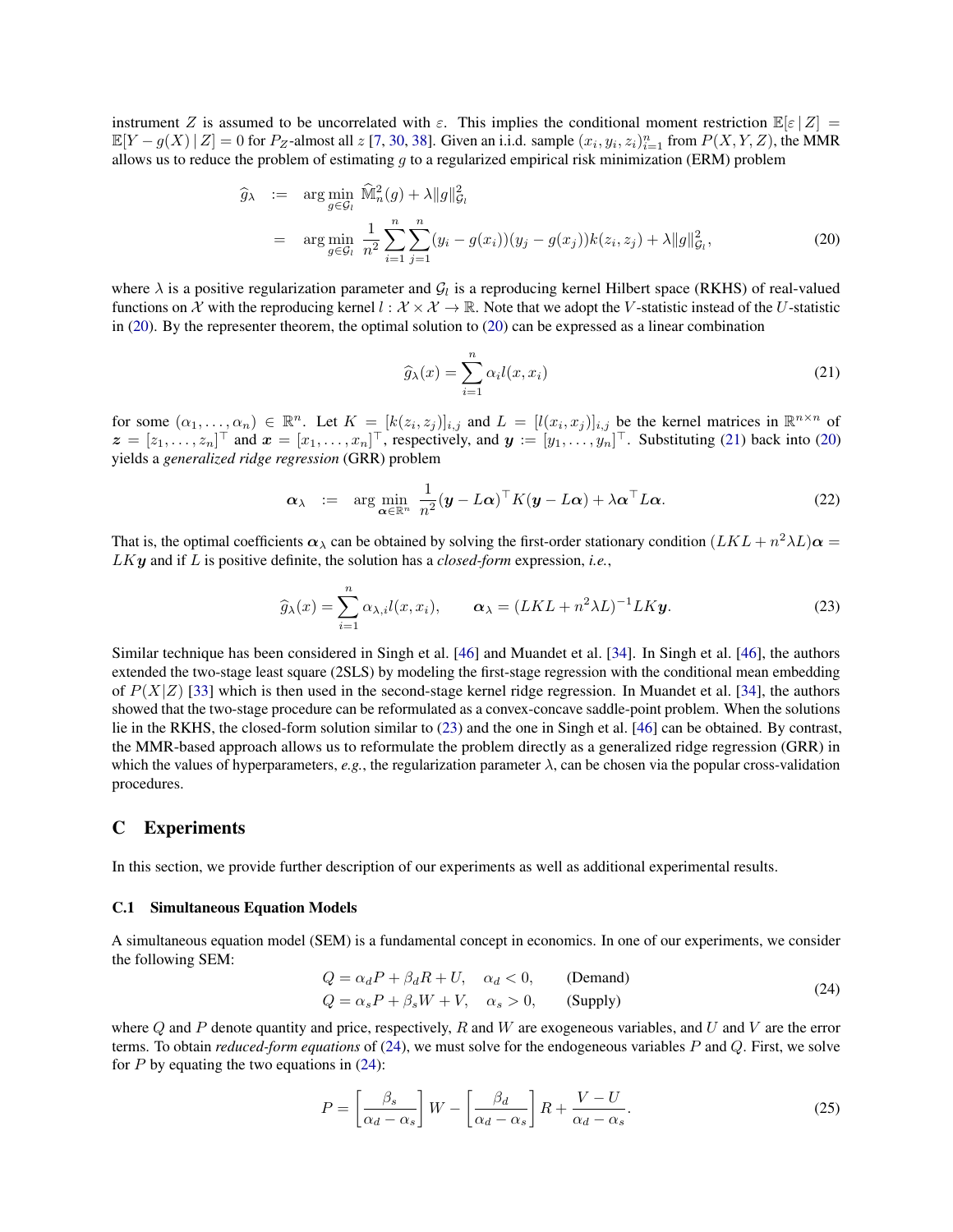Then, we can solve for Q by plugging in P to the supply equation in  $(24)$ :

<span id="page-13-5"></span>
$$
Q = \left[\frac{\alpha_s \beta_s}{\alpha_d - \alpha_s} + \beta_s\right]W - \left[\frac{\alpha_s \beta_d}{\alpha_d - \alpha_s}\right]R + \frac{\alpha_s}{\alpha_d - \alpha_s}(V - U) + V.
$$
 (26)

By comparing [\(25\)](#page-12-6) and [\(26\)](#page-13-5) to the data generating process in our experiment, we obtain the following system of equations:

<span id="page-13-6"></span>
$$
\lambda_{11} = -\frac{\alpha_s \beta_d}{\alpha_d - \alpha_s}, \qquad \lambda_{21} = -\frac{\beta_d}{\alpha_d - \alpha_s}
$$
\n
$$
\lambda_{12} = \frac{\alpha_s \beta_s}{\alpha_d - \alpha_s} + \beta_s, \qquad \lambda_{22} = \frac{\beta_s}{\alpha_d - \alpha_s}.
$$
\n(27)

Finally, setting  $(\lambda_{11}, \lambda_{12}, \lambda_{21}, \lambda_{22}) = (1, -1, 1, 1)$  and then solving [\(27\)](#page-13-6) result in a non-trivial solution  $(\alpha_d, \beta_d, \alpha_s, \beta_s) = (-1, 2, 1, -2)$ . This solution coincides with the one obtained from the two-stage least square (2SLS) procedure [\[3,](#page-8-10) Ch. 4].

### <span id="page-13-2"></span>C.2 Type-I Errors

The KCM test with bootstrapping is based on the asymptotic distribution of the test statistic under  $H_0$  (cf. Theorem [4.1\)](#page-4-4). Hence, the test reliably controls the Type-I error when the sample size is sufficiently large, *i.e.*, we are in the asymptotic regime. For the considered examples, this is the case already for moderate sample sizes. We report the Type-I error at a significance level  $\alpha = 0.05$  for  $n \in \{100, 200, 400, 600, 800, 1000\}$  in Figure [3.](#page-13-1)

<span id="page-13-1"></span>

Figure 3: The Type-I errors averaged over 300 trials of KCM, ICM, and smooth tests under the null hypothesis ( $\delta = 0$ ) as we vary the sample size  $n$ .

### <span id="page-13-0"></span>D Proofs

This section collects all the proofs of the results presented in the main paper.

### <span id="page-13-3"></span>D.1 Proof of Lemma [3.1](#page-3-1)

*Proof.* We have  $M_{\theta_0} f = \sum_{i=1}^q \mathbb{E}[\psi_i(Z; \theta_0) f_i(X)]$  and, for all  $i = 1, \dots, q$ ,

$$
\mathbb{E}_{XZ}[\psi_i(Z;\theta_0)f_i(X)] = \mathbb{E}_X[\mathbb{E}_Z[\psi_i(Z;\theta_0)f_i(X)|X]] = \mathbb{E}_X[\mathbb{E}_Z[\psi_i(Z;\theta_0)|X]f_i(X)] = 0
$$

by the law of iterated expectation. The last equality follows from the definition of  $\theta_0$  and the continuity of  $f_i$ , *i.e.*, by Assumption [\(A4\)](#page-2-6).  $\Box$ 

### <span id="page-13-4"></span>D.2 Proof of Theorem [3.1](#page-3-2)

Our result follows directly from Smale and Zhou [\[47,](#page-9-42) Lemma 2] and Pinelis [\[42,](#page-9-43) Theorem 3.4] which rely on the Bennett inequality for vector-valued random variables. We reproduce the proof here for completeness.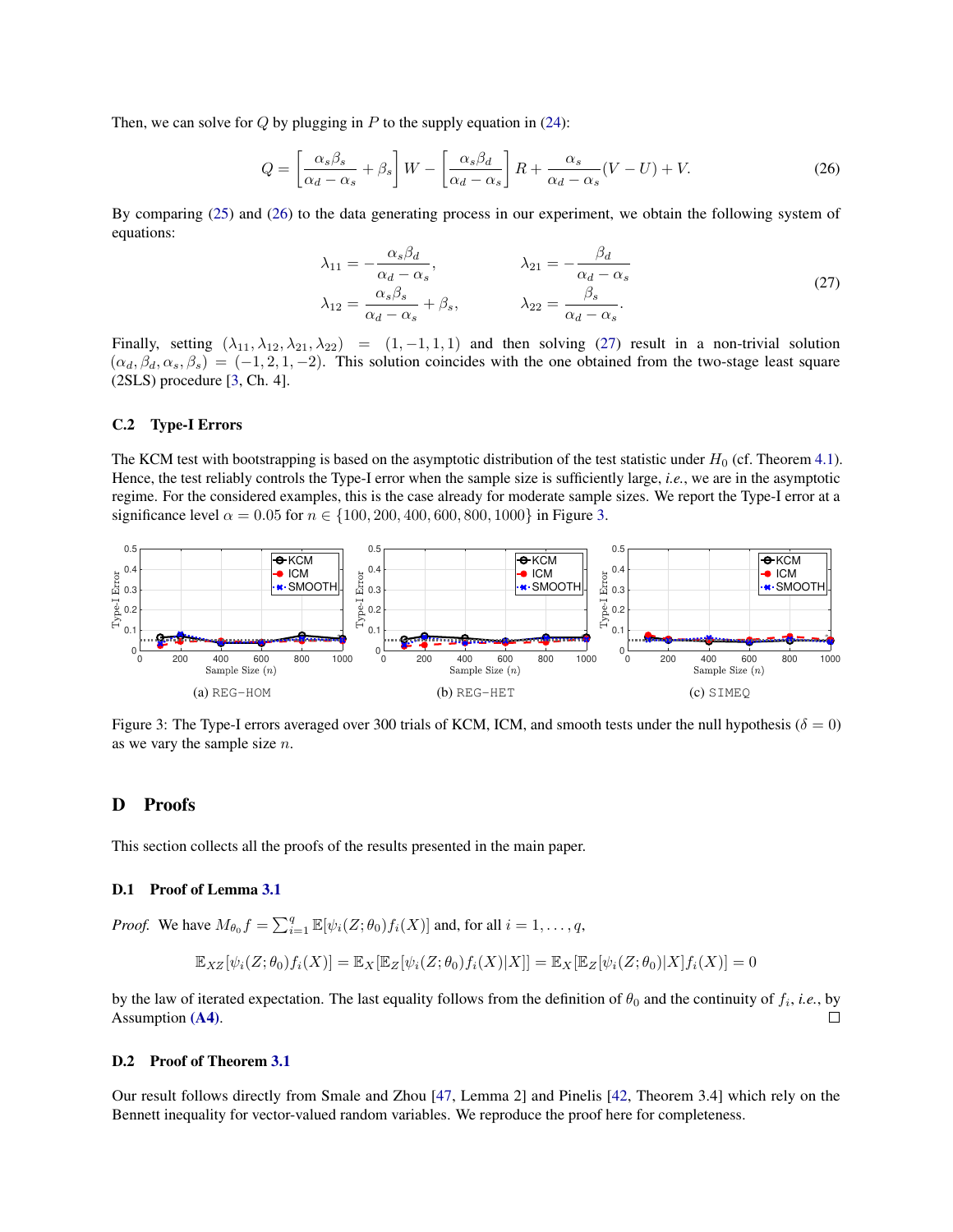*Proof.* First, recall that  $\mu_{\theta} = \mathbb{E}[\xi_{\theta}(X, Z)]$  and  $\widehat{\mu}_{\theta} = \frac{1}{n} \sum_{i=1}^{n} \xi_{\theta}(x_i, z_i)$  for the independent random variables  $\{\xi_\theta(x_i, z_i)\}_{i=1}^n$ . Then, for any  $\varepsilon > 0$ , it follows from Smale and Zhou [\[47,](#page-9-42) Lemma 1] that

$$
P\left\{\left\|\frac{1}{n}\sum_{i=1}^n \xi_\theta(x_i,z_i) - \mu_\theta\right\|_{\mathcal{F}^q} \geq \varepsilon\right\} \leq 2\exp\left\{-\frac{n\varepsilon}{2C_\theta}\log\left(1+\frac{C_\theta\varepsilon}{\sigma_\theta^2}\right)\right\}.
$$

Taking  $t := C_{\theta} \varepsilon / \sigma_{\theta}^2$  and applying the inequality  $\log(1 + t) \ge t/(1 + t)$  for all  $t > 0$  yield

$$
P\left\{ \left\| \frac{1}{n} \sum_{i=1}^{n} \xi_{\theta}(x_i, z_i) - \mu_{\theta} \right\|_{\mathcal{F}^q} \geq \varepsilon \right\} \leq 2 \exp\left\{ -\frac{n\varepsilon}{2C_{\theta}} \left( \frac{C_{\theta}\varepsilon}{C_{\theta}\varepsilon + \sigma_{\theta}^2} \right) \right\}
$$
  
=  $2 \exp\left\{ -\frac{n\varepsilon^2}{2C_{\theta}\varepsilon + 2\sigma_{\theta}^2} \right\}.$ 

The value of  $\varepsilon > 0$  for which this probability equal to  $\delta$  can be obtained by solving the quadratic equation  $n\varepsilon^2 =$  $\log(2/\delta)(2C_{\theta}\varepsilon + 2\sigma_{\theta}^2)$ . As a result, we have with confidence  $1 - \delta$  that

$$
\left\| \frac{1}{n} \sum_{i=1}^{n} \xi_{\theta}(x_i, z_i) - \mu_{\theta} \right\|_{\mathcal{F}^q} \le \frac{2C_{\theta} \log \frac{2}{\delta}}{n} + \sqrt{\frac{2\sigma_{\theta}^2 \log \frac{2}{\delta}}{n}},\tag{28}
$$

 $\Box$ 

as required.

It remains to show that, for each  $\theta \in \Theta$ , there exists a constant  $C_{\theta} < \infty$  such that  $\|\xi_{\theta}(X, Z)\|_{\mathcal{F}^q} < C_{\theta}$  almost surely. Note that for any  $(x, z) \in \mathcal{X} \times \mathcal{Z}$  for which  $P_{XZ}(x, z) > 0$ ,

$$
\|\xi_{\theta}(x,z)\|_{\mathcal{F}^p} = \sqrt{\|\xi_{\theta}(x,z)\|_{\mathcal{F}^p}^2}
$$
  
= 
$$
\sqrt{\psi(z;\theta)^{\top}\psi(z;\theta)k(x,x)}
$$
  

$$
\leq \sup_{x,z} \sqrt{\psi(z;\theta)^{\top}\psi(z;\theta)k(x,x)} < \infty,
$$

where the last inequality follows from Assumptions [\(A2\)](#page-2-4) and [\(A4\)](#page-2-6).

### <span id="page-14-0"></span>D.3 Proof of Theorem [3.2](#page-3-0)

*Proof.* If  $\mathcal{M}(x; \theta_1) = \mathcal{M}(x; \theta_2)$  for  $P_X$ -almost all x, then the equality  $\mu_{\theta_1} = \mu_{\theta_2}$  follows straightforwardly. Suppose that  $\mu_{\theta_1} = \mu_{\theta_2}$  and let  $\delta(x) := \mathscr{M}(x; \theta_1) - \mathscr{M}(x; \theta_2)$ . Then, we have

<span id="page-14-1"></span>
$$
\|\mu_{\theta_1} - \mu_{\theta_2}\|_{\mathcal{F}^q}^2 = \left\| \int \xi_{\theta_1}(x, z) dP_{XZ}(x, z) - \int \xi_{\theta_2}(x, z) dP_{XZ}(x, z) \right\|_{\mathcal{F}^q}^2
$$
  
\n
$$
= \left\| \int \mathcal{M}(x; \theta_1) k(x, \cdot) dP_X(x) - \int \mathcal{M}(x; \theta_2) k(x, \cdot) dP_X(x) \right\|_{\mathcal{F}^q}^2
$$
  
\n
$$
= \left\| \int (\mathcal{M}(x; \theta_1) - \mathcal{M}(x; \theta_2)) k(x, \cdot) dP_X(x) \right\|_{\mathcal{F}^q}^2
$$
  
\n
$$
= \left\| \int \delta(x)^\top k(x, x') \delta(x') dP_X(x) dP_{X'}(x') = 0,
$$
\n(29)

where X' is an independent copy of X. It follows from [\(29\)](#page-14-1) and Assumption [\(A2\)](#page-2-4) that the function  $g(x) := \delta(x)p_X(x)$ has zero L2-norm, *i.e.*,  $||g||_2^2 = 0$  where  $p_X$  denotes the density of  $P_X$ . As a result,  $\delta(x) = 0$  a.e.  $P_X$  implying that  $P_X(B_0) = 1$  where  $B_0 := \{x \in \mathcal{X} : \mathcal{M}(x; \theta_1) - \mathcal{M}(x; \theta_2) = 0\}$ . Therefore,  $\mathcal{M}(x; \theta_1) = \mathcal{M}(x; \theta_2)$  for  $P_X$ -almost all  $x$ . This completes the proof.  $\Box$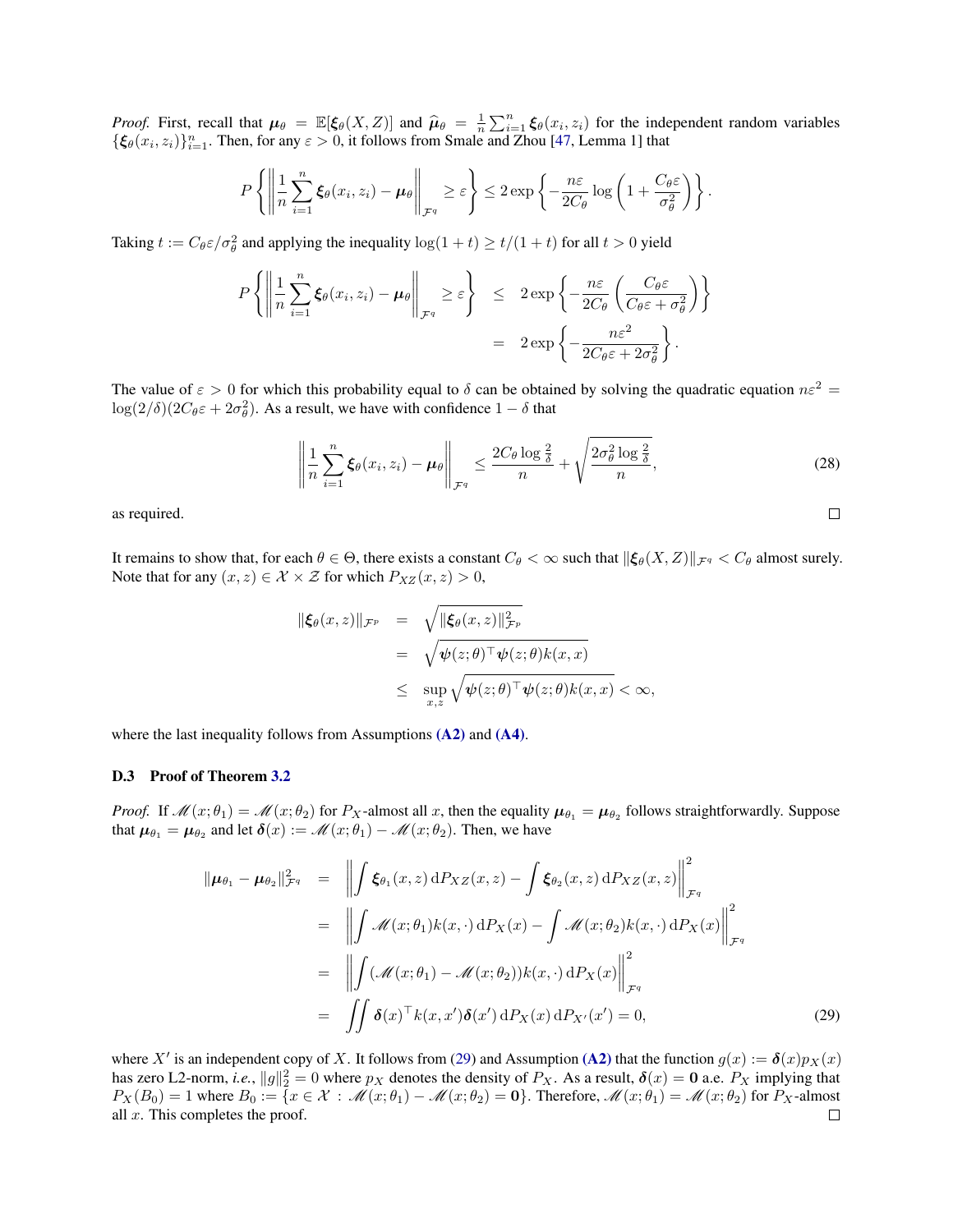### <span id="page-15-0"></span>D.4 Proof of Theorem [3.3](#page-4-0)

*Proof.* By the definition of  $\mathbb{M}(\theta)$  and the Bochner integrability of  $\xi_{\theta}$ ,

$$
\mathbb{M}^{2}(\theta) = \|\mu_{\theta}\|_{\mathcal{F}^{q}}^{2}
$$
\n
$$
= \langle \mu_{\theta}, \mu_{\theta} \rangle_{\mathcal{F}^{q}}
$$
\n
$$
= \langle \mathbb{E}[\xi_{\theta}(X, Z)], \mathbb{E}[\xi_{\theta}(X, Z)] \rangle_{\mathcal{F}^{q}}
$$
\n
$$
= \mathbb{E}[\langle \xi_{\theta}(X, Z), \mathbb{E}[\xi_{\theta}(X, Z)] \rangle_{\mathcal{F}^{q}}]
$$
\n
$$
= \mathbb{E}[\langle \xi_{\theta}(X, Z), \xi_{\theta}(X', Z') \rangle_{\mathcal{F}^{q}}]
$$
\n
$$
= \mathbb{E}[h_{\theta}((X, Z), (X', Z'))],
$$

where  $(X', Z')$  is an independent copy of  $(X, Z)$  with an identical distribution.

<span id="page-15-1"></span>D.5 Proof of Theorem [3.4](#page-4-6)

*Proof.* By Mercer's theorem [\[49,](#page-9-25) Theorem 4.49], we have  $k(x, x') = \sum_j \lambda_j e_j(x) e_j(x')$  where the convergence is absolute and uniform. Recall that  $\zeta^j_\theta(x,z) := (\psi_1(z;\theta)e_j(x), \dots, \psi_q(z;\theta)e_j(x))$ . Hence, we can express the kernel  $h_{\theta}$  as

$$
h_{\theta}((x, z), (x', z')) = \psi(z; \theta)^{\top} \psi(z'; \theta) k(x, x')
$$
  

$$
= \psi(z; \theta)^{\top} \psi(z'; \theta) \left( \sum_{j} \lambda_{j} e_{j}(x) e_{j}(x') \right)
$$
  

$$
= \sum_{j} \lambda_{j} \psi(z; \theta)^{\top} \psi(z'; \theta) e_{j}(x) e_{j}(x')
$$
  

$$
= \sum_{j} \lambda_{j} [\psi(z; \theta) e_{j}(x)]^{\top} [\psi(z'; \theta) e_{j}(x')]
$$
  

$$
= \sum_{j} \lambda_{j} \zeta_{\theta}^{j}(x, z)^{\top} \zeta_{\theta}^{j}(x', z').
$$

Since  $\lambda_j > 0$ , the function  $h_{\theta}$  is positive definite. Then, we can express  $\mathbb{M}^2(\theta)$  as follows:

$$
\mathbb{M}^{2}(\theta) = \mathbb{E}[h_{\theta}((X, Z), (X', Z'))]
$$
  
\n
$$
= \mathbb{E}\left[\sum_{j} \lambda_{j} \zeta_{\theta}^{j}(X, Z)^{\top} \zeta_{\theta}^{j}(X', Z')\right]
$$
  
\n
$$
= \sum_{j} \lambda_{j} \mathbb{E}_{XZ} \left[\zeta_{\theta}^{j}(X, Z)\right]^{\top} \mathbb{E}_{X'Z'} \left[\zeta_{\theta}^{j}(X', Z')\right]
$$
  
\n
$$
= \sum_{j} \lambda_{j} \left\|\mathbb{E}_{XZ} \left[\zeta_{\theta}^{j}(X, Z)\right]\right\|_{2}^{2}.
$$

This completes the proof.

### <span id="page-15-2"></span>D.6 Proof of Theorem [B.1](#page-11-2)

In order to show the consistency of  $\hat{\theta}_n := \arg \min_{\theta \in \Theta} \widehat{\mathbb{M}}_n^2(\theta)$ , we need the uniform consistency of  $\widehat{\mathbb{M}}_n^2(\theta)$  and the continuity of  $\theta \mapsto M^2(\theta)$ . The following lemma gives these two results.

<span id="page-15-3"></span>**Lemma D.1.** Assume that there exists an integrable and symmetric function  $F_{\psi}$  such that  $\|\psi(z,\theta)\|_2 \leq F_{\psi}(z)$  for  $\varphi$  and  $z \in \mathcal{Z}$ . If Assumption [\(A4\)](#page-2-6) holds,  $\sup_{\theta \in \Theta} |\mathbb{M}_n^2(\theta) - \mathbb{M}^2(\theta)| \stackrel{p}{\to} 0$  and  $\theta \mapsto \mathbb{M}^2(\theta)$  are continuous.

 $\Box$ 

 $\Box$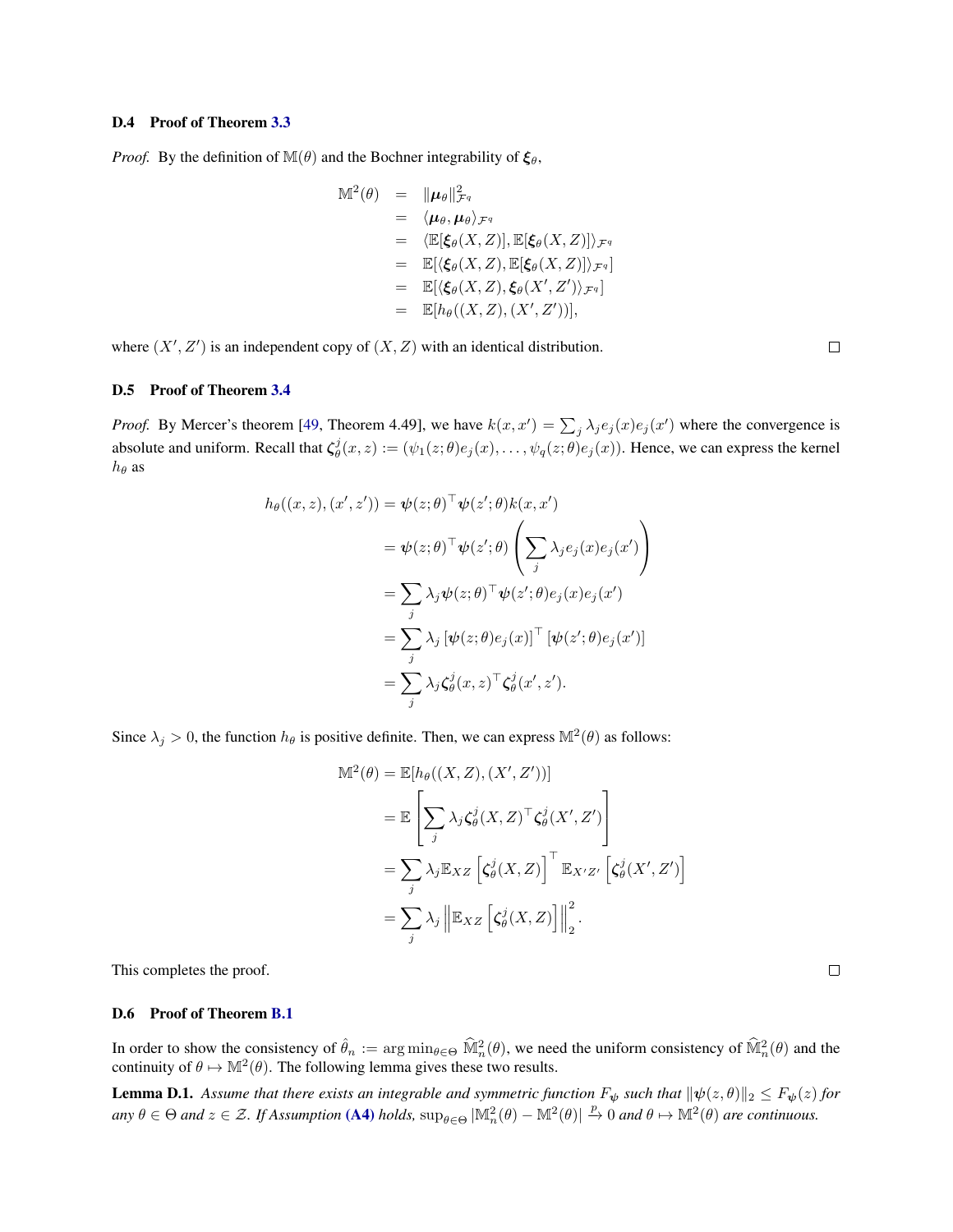*Proof.* Recall that

$$
\begin{array}{rcl}\n\mathbb{M}^2(\theta) & = & \mathbb{E}[h_{\theta}((X, Z), (X', Z'))] \\
\widehat{\mathbb{M}}_n^2(\theta) & = & \frac{1}{n(n-1)} \sum_{1 \le i \ne j \le n} h_{\theta}((x_i, z_i), (x_j, z_j)),\n\end{array}
$$

where  $h_\theta((x, z), (x', z')) = \langle \xi_\theta(x, z), \xi_\theta(x', z') \rangle_{\mathcal{F}^q} = \psi(z; \theta)^\top \psi(z'; \theta) k(x, x').$  Then, it follows that

$$
|h_{\theta}((x,z),(x',z'))| = |\langle \xi_{\theta}(x,z), \xi_{\theta}(x'z') \rangle_{\mathcal{F}^{q}}|
$$
  
\n
$$
\leq \|\xi_{\theta}(x,z)\|_{\mathcal{F}^{q}} \cdot \|\xi_{\theta}(x',z')\|_{\mathcal{F}^{q}}
$$
  
\n
$$
= \sqrt{\psi(z;\theta)^{\top}\psi(z;\theta)k(x,x)}\sqrt{\psi(z';\theta)^{\top}\psi(z';\theta)k(x',x')}
$$
  
\n
$$
= \|\psi(z;\theta)\|_{2} \|\psi(z';\theta)\|_{2} \sqrt{k(x,x)}k(x',x')
$$
  
\n
$$
\leq F_{\psi}(z)F_{\psi}(z')\sqrt{k(x,x)}k(x',x'),
$$

where  $F_{\psi}$  is an integrable and symmetric function. By Assumption [\(A4\)](#page-2-6),  $(x, x') \mapsto \sqrt{k(x, x)k(x', x')}$  is also an integrable function. Hence,  $h_{\theta}$  is integrable. Since  $\Theta$  is compact, it then follows from Newey and McFadden [\[39,](#page-9-44) Lemma 2.4] that  $\sup_{\theta \in \Theta} |\widehat{M}_n^2(\theta) - M^2(\theta)| \stackrel{p}{\to} 0$  and  $\theta \mapsto M^2(\theta)$  is continuous.  $\Box$ 

Now, we are in the position to present the proof of Theorem [B.1.](#page-11-2)

*Proof of Theorem [B.1.](#page-11-2)* By Assumption [\(A3\)](#page-2-5) and Theorem [3.2,](#page-3-0)  $\mathbb{M}^2(\theta) = 0$  if and only if  $\theta = \theta_0$ . Thus  $\mathbb{M}^2(\theta)$  is uniquely minimized at  $\theta_0$ . Since  $\Theta$  is compact,  $\mathbb{M}^2(\theta)$  is continuous and  $\widehat{\mathbb{M}}_n^2(\theta)$  converges uniformly in probability to  $\mathbb{M}^2(\theta)$  by Lemma [D.1.](#page-15-3) Then,  $\hat{\theta}_n \stackrel{p}{\rightarrow} \theta_0$  by Newey and McFadden [\[39,](#page-9-44) Theorem 2.1].  $\Box$ 

### <span id="page-16-0"></span>D.7 Proof of Theorem [4.1](#page-4-4)

*Proof.* First, we need to check that  $\sigma_h^2 \neq 0$  when  $\theta \neq \theta_0$  and  $\sigma_h^2 = 0$  when  $\theta = \theta_0$ . Then, the results follow directly from Serfling [\[44,](#page-9-30) Sec. 5.5.1 and Sec. 5.5.2].

Note that  $\mathbb{E}_{u'}[h_{\theta}(u, u')] = \mathbb{E}_{u'}[\langle \xi_{\theta}(u), \xi_{\theta}(u') \rangle_{\mathcal{F}^q}] = \langle \xi_{\theta}(u), \mathbb{E}_{u'}[\xi_{\theta}(u')] \rangle_{\mathcal{F}^q} = \langle \xi_{\theta}(u), \mu_{\theta} \rangle_{\mathcal{F}^q} = M_{\theta} \xi_{\theta}(u)$ . When  $\theta = \theta_0$ , it follows that  $\mathbb{E}_{u'}[h_{\theta_0}(u, u')] = 0$  by Lemma [3.1,](#page-3-1) and hence  $\sigma_h^2 = 0$ .

Next, suppose that  $\theta \neq \theta_0$ . Then,  $\mathbb{E}_{u'}[h_{\theta}(u, u')] = M_{\theta} \xi_{\theta}(u) =: c(u)$ . Since  $\sigma_h^2 = \text{Var}_u[c(u)] = \mathbb{E}_{u}[(c(u) \mathbb{E}_{u}[c(u')]$   $\Big)$ <sup>2</sup>,  $\sigma_h^2 = 0$  if and only if  $c(u)$  is a constant function. Note that we can write  $c(u) = c(x, z) =$  $\mathbb{E}_{X'Z'}[\psi(Z';\theta)^\top \psi(z;\theta)k(x,X')]$ . Therefore, by Assumptions [\(A3\)](#page-2-5) and [\(A4\)](#page-2-6),  $c(u)$  cannot be a constant function, implying that  $\sigma_h^2 > 0$ .  $\Box$ 

### <span id="page-16-1"></span>D.8 Proof of Theorem [5.1](#page-5-3)

*Proof.* Since the kernel  $k(x, x') = \varphi(x - x')$  is a shift-invariant kernel on  $\mathbb{R}^d$ , it follows from Theorem [2.1](#page-2-9) that

$$
\varphi(x - x') = (2\pi)^{-d/2} \int_{\mathbb{R}^d} e^{-i(x - x')^\top \omega} d\Lambda(\omega).
$$

Therefore, we can express  $\mathbb{M}^2(\theta)$  as

$$
\mathbb{M}^{2}(\theta) = \mathbb{E}[\psi(Z;\theta)^{\top}\psi(Z';\theta)k(X,X')]
$$
  
\n
$$
= \mathbb{E}[\psi(Z;\theta)^{\top}\psi(Z';\theta)\varphi(X-X')]
$$
  
\n
$$
= (2\pi)^{-d/2}\mathbb{E}\left[\psi(Z;\theta)^{\top}\psi(Z';\theta)\left(\int_{\mathbb{R}^{d}}e^{-i(X-X')^{\top}\omega}d\Lambda(\omega)\right)\right]
$$
  
\n
$$
= (2\pi)^{-d/2}\mathbb{E}\left[\psi(Z;\theta)^{\top}\psi(Z';\theta)\left(\int_{\mathbb{R}^{d}}e^{-i\omega^{\top}X}\cdot e^{i\omega^{\top}X'}d\Lambda(\omega)\right)\right]
$$